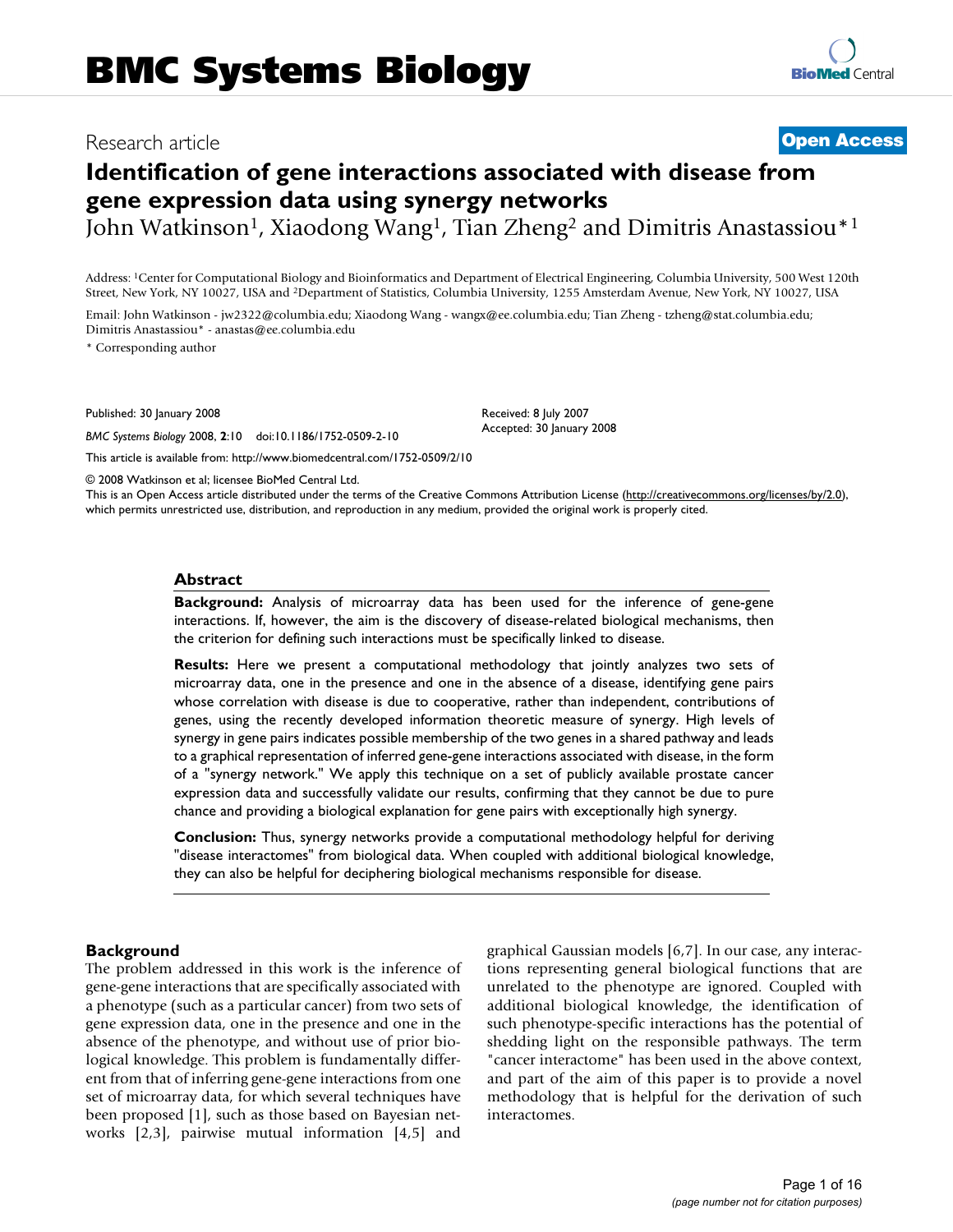To solve this problem, we may wish to apply a traditional gene interaction network inference methodology, such as Bayesian network inference, on each of the two microarray data sets, for example one representing healthy samples (tissues) and another representing cancerous samples, and then compare the two resulting networks (the "normal" network and the one that has been "rewired" due to the disease) in an effort to identify differences in gene membership and network topology that may be related to the phenotype. However, each of the two resulting networks will be affected in different ways depending on the nature and number of the samples in each category. Furthermore, constructing the topology of network graphs often requires the use of heuristic or greedy algorithms that are sensitive to the number of biological samples in each of the two sets of microarray data, as well as noise in the expression data. Therefore, it becomes unclear how the differences in the two networks will identify gene interactions that are linked to disease. Another approach [8] consists of incorporating an extra "cancer node" to the network in addition to the "gene nodes." This approach may yield a selection of genes related to cancer, but the mutual interrelationships of those genes with respect to cancer will not be revealed from the resulting network. Instead, we wish to introduce a novel type of graph with edges connecting pairs of genes that interact *with respect to cancer*, without including a cancer node. Phrased differently, the missing "cancer node" is associated with each connected gene pair (as opposed to individual genes) in the *whole* graph, so that the edges of the graph identify the gene pairs that are cooperatively associated with cancer. This kind of three-way representation is not feasible in a graph whose nodes are genes augmented by a cancer node. Thus, this methodology provides insight that existing methods cannot provide.

Recently, microarray data have been extensively analyzed at the level of gene modules, rather than individual genes, using prior biological knowledge [9-14], thus facilitating a higher-level view of the effects of diseases on gene expression. In contrast, our technique operates at the level of gene pairs and does not make use of prior biological knowledge.

What is a proper quantitative criterion to determine if two genes "interact with respect to cancer"? We could consider some measure of correlation between their joint expression levels and cancer. However, while this approach is proper if used for *classification* based on gene pairs, it is not appropriate for our purposes, because this correlation may be due to the independent contributions of the individual correlations between each of these genes and cancer, in which case the two genes do not interact. It is important to ensure that the correlation of a gene pair with cancer is due to *cooperative* effects, as opposed to

independent contributions of the individual correlations. Such cooperative effects suggest a functional significance. Examples out of many possible biological reasons are the joint presence of two transcription factors each of which has a binding site in a promoter of an oncogene; the joint presence of a kinase and a transcription factor that must be activated; and the joint presence of the two elements of a dimeric transcription factor. In each of these cases, the two corresponding genes are strongly associated with cancer jointly, but not as much individually. On the other hand, individual oncogenes may not appear in our resulting graph, unless they are accompanied by properly identified "partner genes" to which they link. Traditional gene interaction network inference algorithms may then work in a complementary fashion to help identify interactions of the oncogenes that may not cooperative with respect to cancer.

To address this problem, we use the information theoretic measure of synergy [15]. The synergy of a gene pair with respect to cancer is defined as  $I(G_1, G_2; C) - [I(G_1; C) +$  $I(G_2; C)$ , where *I* is the symbol for mutual information [16],  $G_1$  and  $G_2$  are random variables representing the expression levels of the two genes and *C* is a binary random variable representing the presence or absence of cancer. It can be seen as the "whole" minus the "sum of the parts." Intuitively speaking, if the amount of information that a pair of genes jointly provides about cancer is higher than what could be attributed to the additive independent contributions of the two individual genes, then this suggests that the additional information is due to some cooperative (direct or indirect) interaction involving these genes within a shared pathway. This is consistent with the definition of the word "synergy" (American Heritage Dictionary) as "the *interaction* of two or more agents or forces so that their combined effect is greater than the sum of their individual effects."

We define two genes to be "synergistically linked with respect to a phenotype" if their corresponding synergy is positive. These links can be depicted as edges in a graph representing a "**synergy network**," in which nodes are genes, depicting potential gene-gene interactions associated with a phenotype. In this paper, we include in the synergy network those edges corresponding to statistically significant synergies. When coupled with biological knowledge, this graph provides clues helpful for deciphering pathways responsible for the phenotype.

In previous work [15,17,18] these quantities were defined only for bilevel gene expression data, i.e., assuming genes are either "on" or "off," using arbitrary thresholds to binarize expression values inferred from microarrays. Here we introduce a novel dendrogram-based computational methodology generalizing these definitions by applying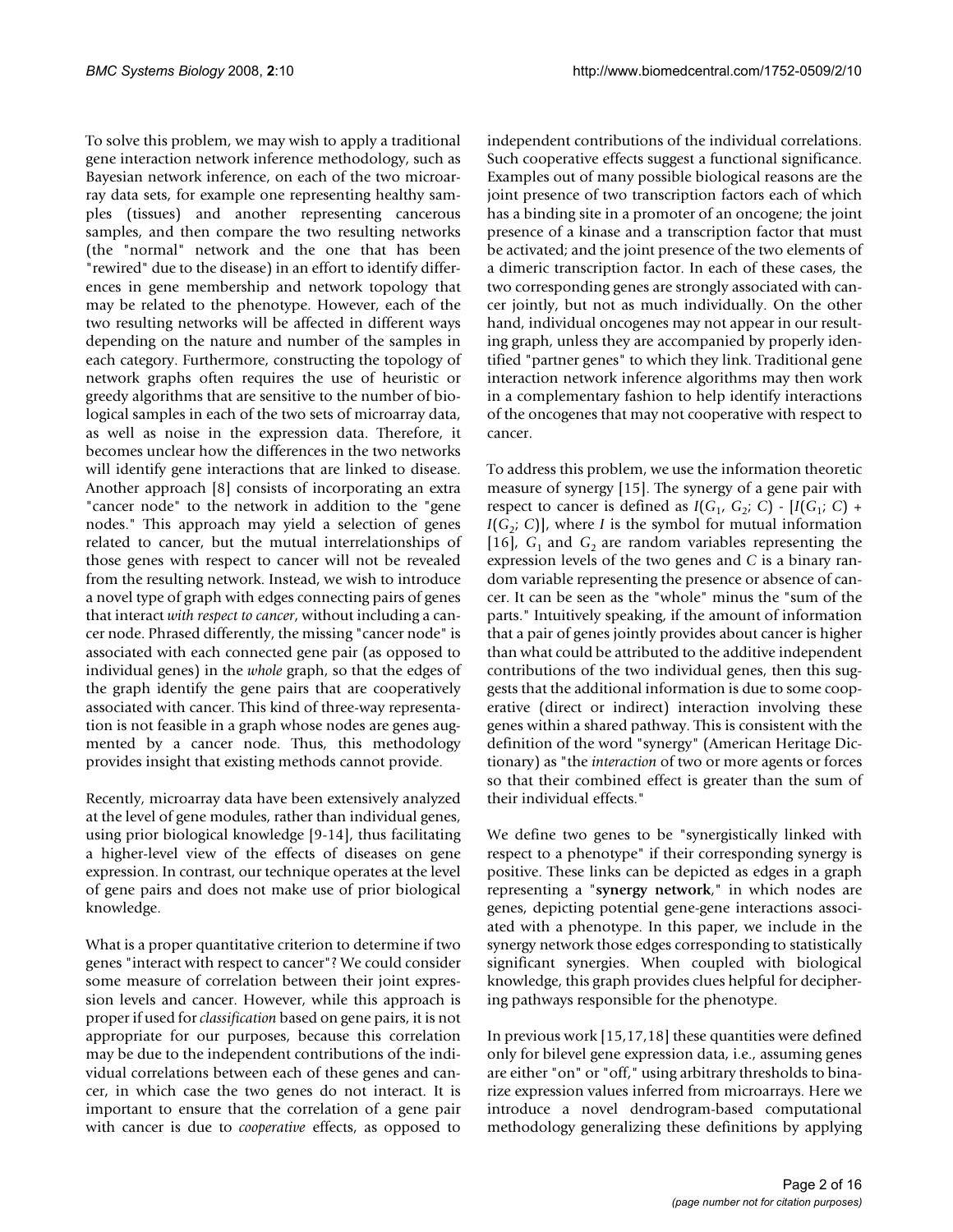them directly to the continuous expression levels, allowing identification of high-synergy gene pairs. We apply this methodology on publicly available prostate cancer microarray data [19]. One of our main conclusions from the analysis of these data is that *RBP1* (cellular retinolbinding protein-1, also known as *CRBP-1*) is synergistically linked with respect to prostate cancer with many other "partner" genes, many of which are ribosomal genes. Our results are also supportive of the hypothesis that prostate cancer is linked with cellular damage from oxidative stress combined with the inhibition of the apoptotic mechanisms normally resulting from such damage.

# **Results**

# *Illustrating examples*

To clarify how the synergy can be measured from a set of continuous expression values, we consider some hypothetical extreme examples of two-dimensional gene expression scatter plots (Figure 1). The expression level of each of two "oncogenes" (Figure 1A) is sufficient by itself to distinguish health from cancer. On the other hand, the expression level of each of two genes may be totally uncorrelated with cancer (and therefore these genes would not be present in the output of any "gene ranking" computational method), and yet the pair of these two expression levels is also sufficient to distinguish health from cancer (Figure 1B), because cancer occurs when the two genes are either both "on" or both "off." It is also possible that the expression levels of two genes are totally uncorrelated with cancer, and so is the pair of the two (Figure 1C).

The amount of information that the expression level(s) of one or more genes provide about cancer can be quantified from the set of gene expression data using information theoretic tools [16]. For example, if *G* designates the expression levels of a gene and *C* designates the presence or absence of cancer, then the uncertainty of cancer given these two expression levels is equal [17] to the conditional entropy *H*(*C*|*G*), and the amount of information that the gene provides about cancer is equal to the mutual information *I*(*G*; *C*). These quantities are directly generalized if we replace the expression *G* of a single gene with the set of expression levels of all members of a gene set. The amount of information about cancer that is due to the *purely cooperative* effects among all the members of a gene set can also be quantified using information theoretic tools [15,18], specifically the synergy of a gene pair with respect to cancer previously defined as  $I(G_1, G_2; C) - [I(G_1; C) + I(G_2;$ *C*)]. It is possible for synergy to be negative (redundancy), as well as positive. Intuitively, we see that the synergy of the hypothetical genes in Figure 1A is negative, because of the underlying redundancy (each gene is sufficient by itself to determine if there is cancer), while the synergy of the genes in Figure 1B is positive, because the combination of the two genes is required for such determination.

If we are interested in classification of cancer based on a gene pair, then we wish to select the two genes that minimize the conditional entropy  $H(C|G_1, G_2)$ , or, equivalently, maximize the mutual information  $I(G_1, G_2; C)$ . If, however, we wish to infer biomolecular interactions related to cancer, then the "figure of merit" should be the synergy  $I(G_1, G_2; C) - [I(G_1; C) + I(G_2; C)]$ . These are two different tasks, and in this paper we focus on the latter.

# *Evaluation of synergy from expression data*

If the expression levels have been binarized so that each of the genes is in one of two expression states (0: "off" and 1: "on"), then the evaluation of the uncertainty in the form of conditional entropy is straightforward [17]. For example, each pair of genes has only four expression states (00, 01, 10, 11), and we can collect statistics by counting how many times each of these four states is encountered in health and in disease. Information theoretic quantities such as entropy and mutual information can then be evaluated from the probabilistic model that results from the relative frequencies (see Methods). Figures 1D, 1E, 1F illustrate the concept of binarized expression data from the corresponding scatter plots of Figures 1A, 1B, 1C, respectively. The resulting synergies can easily be evaluated as -1, +1, 0, respectively.

Binarization of expression data imposes a constraint that limits the usefulness of these techniques. Each gene has its own optimum "binarization threshold" to distinguish when it is "on" or "off," which is not clearly defined, and even if it was, significant information will still be lost by not accounting for the precise intermediate expression levels. We addressed these shortcomings by generalizing the above methodology to directly obtain measures of entropy, mutual information, and synergy from continuous gene expression data without any binarization, as explained below.

It is intuitively clear that the uncertainty will be low if the joint expression levels can be partitioned into clusters of samples with similar joint expression levels, so that each of the resulting clusters is "homogeneous," i.e., it contains predominantly healthy or predominantly diseased samples. This is the case in the two-dimensional scatter plots in Figure 1A and Figure 1B (but not in Figure 1C) as well as the one-dimensional projections for each of the two genes in Figure 1A (but not in Figure 1B and Figure 1C).

If the expression data are binarized, then each joint expression state automatically defines a "cluster" of colocated samples, as in Figures 1D, 1E and 1F, in which case evaluation of all information theoretic quantities are straightforward, as explained earlier. For example, the average uncertainty of predicting whether or not a sample is cancerous is equal to the average entropy of the joint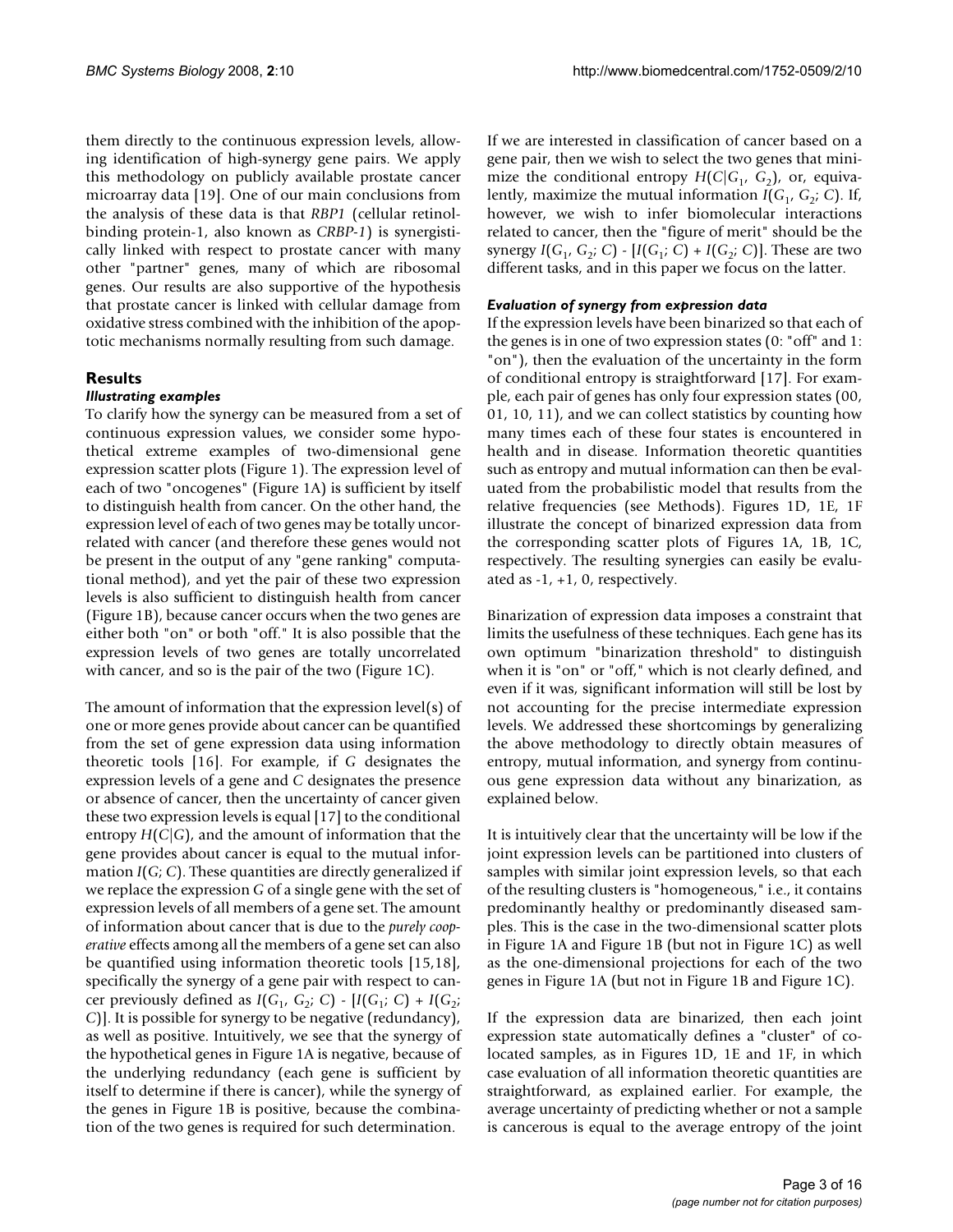

**Examples of scatter plots from the gene expression levels of two hypothetical genes illustrating the concept of synergy**. There is an equal number of red and green dots representing cancerous and healthy samples, respectively, therefore *H*(*C*) = 1 and the synergy is bounded by -1 and +1, where *C* is the symbol for the presence of cancer (see Methods). Also shown are the projections of the scatter plots to each of the two axes, thus allowing visualization of the relationship of each gene to cancer. Panels d, e, f show scatter plots of binarized expression levels corresponding to panels a, b, c, respectively, depicting circles for the multiple point at the vertices. (A) Each of the two genes ("oncogenes" in this case) is by itself sufficient to determine the presence or absence of cancer and there is negative synergy (redundancy). (B) In combination, the two genes are sufficient to determine the presence or absence of cancer, but each of them individually is uncorrelated with cancer and the synergy is positive. (C) Both genes, including their combination, are uncorrelated with cancer, and the synergy is approximately zero. (D) Illustration for the scatter plot from the binarized expression levels in panel a. The synergy is equal to -1. (E) Illustration for the scatter plot from the binarized expression levels of panel b. The synergy is equal to +1. (f) Illustration for the scatter plot from the binarized expression levels of panel c. Split bi-colored circles indicate the simultaneous presence of an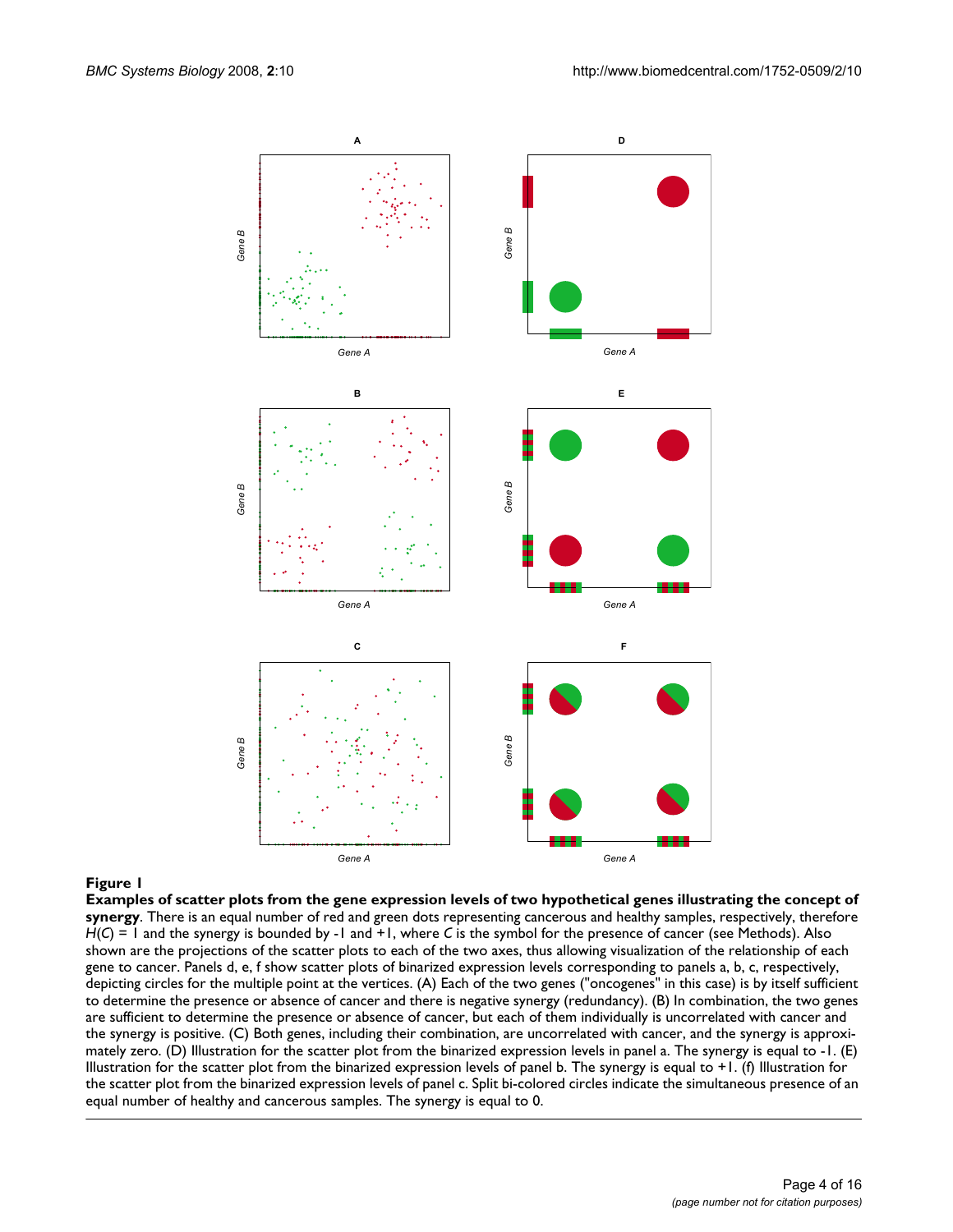expression states [15,17,18]. Our proposed computational methodology that directly uses continuous expression values generalizes this concept in a consistent ("backwards compatible") manner, because the average uncertainty of cluster-classifying whether or not a sample is cancerous is equal to the average entropy of the clusters partitioning the set of joint gene expression data (see Methods). Figure 2 shows dendrograms resulting from clustering for the corresponding cases in Figure 1. For each dendrogram, a horizontal line whose distance from the leaves of the tree is meant to represent a threshold of biological significance, defines a partition of the samples into a number of clusters, each of which has associated binary entropy related to the homogeneity of its class labels. The average of these individual cluster entropies, weighted by the relative membership of each cluster, defines the conditional entropy of cancer given the choice of gene(s), out of which measures of mutual information and synergy can directly be evaluated (see Methods).

In summary, we first introduce a methodology for estimating the uncertainty (conditional entropy) of predicting whether a sample is affected by a disease given the continuous expression levels of few particular genes in a number of diseased and healthy samples. For example, estimation from a number of samples of the conditional entropy  $H(C|G_1, G_2)$  where *C* is a binary random variable and  $G_1$ ,  $G_2$  are continuous random variables is a problem that has not been addressed before. The synergy between two genes can then be directly evaluated using this measure.

To confirm the validity of our methodology we applied our results on a simulated expression data set (Additional File 1) in which several gene pairs were assumed to be jointly associated with cancer (traditional synthetic network methods in which genes are assumed to be regulated by other genes are not applicable in this context). Our results confirm that the synergy methodology accurately deciphers these associations. For comparison, we also apply a traditional gene interaction inference method in various ways on these data to illustrate why such methods cannot be used to infer interaction *with respect to cancer*, as explained earlier.

# *Application to prostate cancer gene expression dataset*

We did an exhaustive search through all gene pairs in a publicly available prostate cancer data set, identifying the gene pairs with highest synergy and validated our results by confirming that their *P* values are extremely small and hypothesized on their biological interpretation. We applied our methodology on publicly available prostate cancer expression data [19] from 102 prostate samples, 50 of which were deemed to be healthy and 52 of them cancerous using RMA-normalized values (see Methods).

We first ranked all genes in terms of their conditional entropy *H*(*C*|*Gi* ). The ten lowest scoring genes are shown in Table 1. These are the genes that are individually most correlated with cancer, because the same genes would equivalently have been found as highest scoring in terms of the mutual information *I*(*Gi* ; *C*). Nearly all genes in the list are well-known biomarkers of prostate cancer, such as *HPN* [20]*ERG*[21], *AMACR* [22], *FOLH1* [23], *TACSTD1* [24] and *AGR2* [25], thus validating the dendrogrambased technique for estimating entropy.

Using exhaustive search, we then also ranked all gene pairs in terms of their synergy *I*( $G_i$ ,  $G_j$ ,  $C$ ) - [*I*( $G_i$ ,  $C$ ) + *I*( $G_j$ , *C*)] (the 20 highest scoring pairs are shown in Table 2). The *P* value entries are explained in Methods. Notably, the top-ranked genes in individual gene ranking (Table 1) are different from those in the highest-synergy gene pairs (Table 2), consistent with the expectation that pairs of synergistically linked genes with respect to cancer are not necessarily individual cancer biomarkers. Figure 3 shows the corresponding scatter plot and dendrogram of the highest-synergy gene pair (*RBP1* and *EEF1B2*).

To determine the extent to which our numerical results could be due to pure chance we performed statistical validation experiments by repeating the identical computational procedures after permuting the gene expression matrix (see Methods). The resulting synergy network and a listing of the top-ranked gene pairs with their *P* values are shown in Figure 4 and Table 2, respectively.

#### *Validation with independent gene expression dataset*

To confirm that our results are applicable when used on independently obtained samples, we used a prostate cancer gene expression dataset containing values for 25 malignant and 8 healthy samples from a different laboratory [26], to which we refer as the "validation dataset." We found that direct numerical evaluation of synergy from the validation dataset is not meaningful, because the *P* value for even the top-ranked gene pair is 0.10 (Additional File 2), indicating that results are not statistically significant.

In our case, the figure of merit, synergy, is not measurable by any classification performance. Rather, the high synergy of a gene pair with respect to a phenotype is due to a Boolean logic connection between the gene pair and the phenotype, such as "prostate cancer tends to occur only in the simultaneous expression of gene A and lack of expression of geneB." Our approach is aimed at deriving such logic relationships, as they are the ones that may lead to valuable biological insights. Therefore, a qualitative validation should focus on those logic relationships. Figure 5 shows the scatter plots of the top-ranked gene pairs in both the original and the validation dataset, chosen so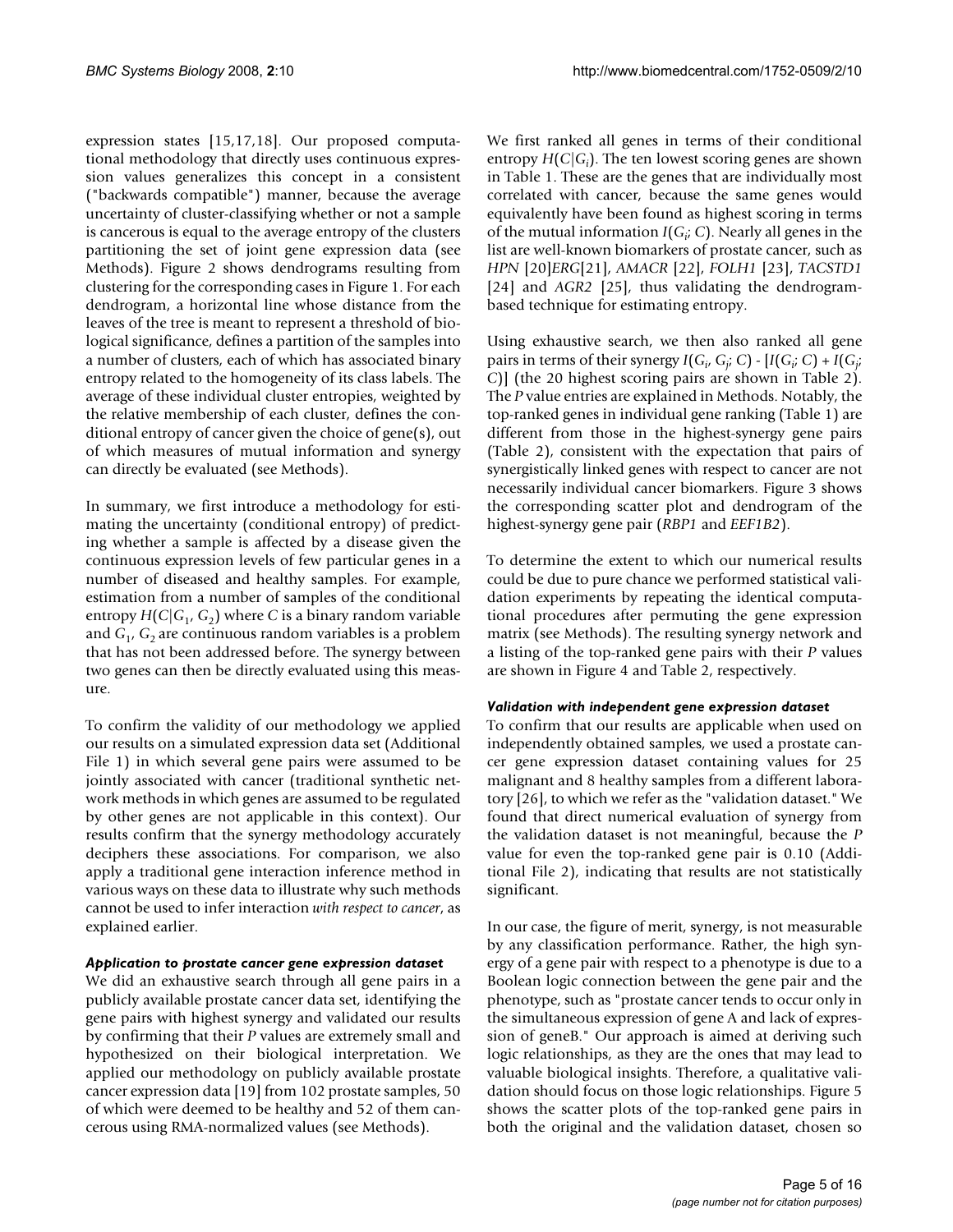

**Dendrograms for the two-dimensional scatter plots of Figure 1**. There is one-to-one correspondence between the six panels (A-F) of the two figures. Similar dendrograms for the one-dimensional (individual genes) projections of the scatter plots (not shown) are also needed for the evaluation of synergy. The leaves represent samples color-coded as red for cancer and green for health. For each dendrogram, a horizontal line defines a partition into clusters. In A and B there is perfect classification via partition into two and four homogeneous clusters, respectively. In c there is random assignment of samples resulting in inhomogeneity in each cluster and inability to classify. In D, E, F, the outcomes are the same as in A, B, C, respectively, except that the edges of the dendrogram fully connect the root with the leaves and any distance of the horizontal from the leaves will produce the same partition.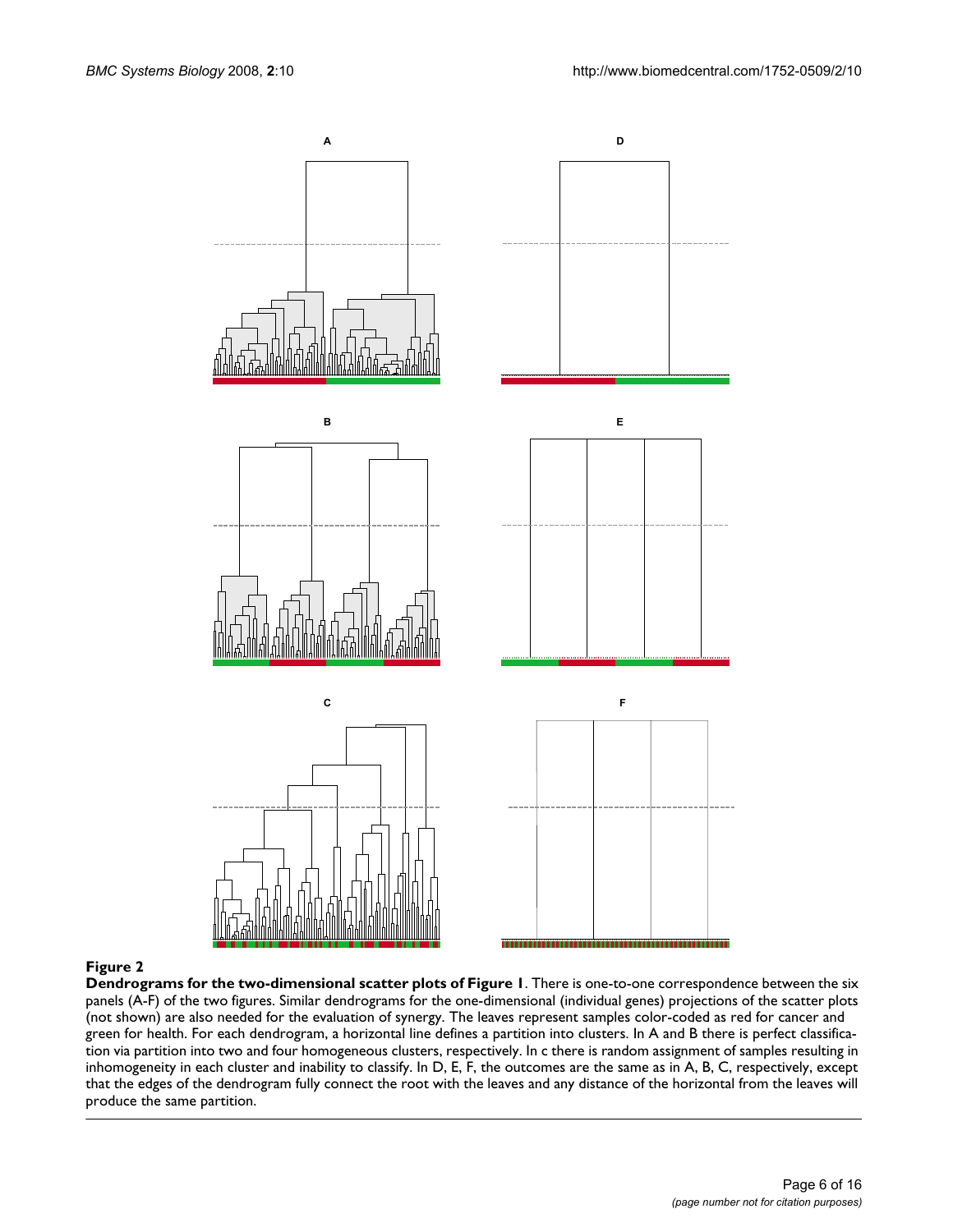**Table 1: Ranking of individual genes by entropy**

|    | Symbol           | <b>Accession Number</b> | Entropy |  |
|----|------------------|-------------------------|---------|--|
|    | <b>HPN</b>       | X07732                  | 0.5151  |  |
| 2  | TRGV3            | M30894                  | 0.6164  |  |
| 3  | PDLIM5           | AL049969                | 0.6503  |  |
| 4  | ERG              | M21535                  | 0.6640  |  |
| 5  | AMACR            | AJ130733                | 0.6809  |  |
| 6  | NFI12            | D83018                  | 0.6838  |  |
| 7  | CFD              | M84526                  | 0.6917  |  |
| 8  | <b>FOLHI</b>     | M99487                  | 0.6969  |  |
| 9  | <b>TACSTD1</b>   | M93036                  | 0.6973  |  |
| 10 | AGR <sub>2</sub> | AF038451                | 0.7090  |  |

that each new gene pair does not contain any gene previously used for this purpose (because the scatter plots tend to be the same in that case). For better illustration of the concept, we also include for each scatter plot the separating line derived from a linear Support Vector Machine with an error penalty parameter of 106. It is clear that the tendency for the location of the joint expression levels is preserved in all cases.

# **Discussion**

The purpose of this paper is twofold. First, to disclose a novel methodology of analyzing continuous microarray data aimed at discovering sets of genes synergistically associated with a phenotype such as cancer. Second, to apply this methodology on a set of expression data identifying gene pairs whose high values of synergy cannot be explained by pure chance, suggesting biological signifi-

**Table 2: Ranking of gene pairs by synergy**

cance. These tasks have been achieved, as evidenced by the extremely low *P* values (Table 2) corresponding to some of the gene pairs. As an additional indication of the biological relevance of our results, we present two examples of scatter plots (Figure 6), in which the same sample (T39) consistently appears to be mislabelled as cancerous, as was the case in Figure 3A.

The next step would be to interpret the results aiming to better understand mechanisms responsible for prostate cancer and this requires coupling with existing biological knowledge. For example, although we may have established the synergistic association of a gene pair with respect to prostate cancer, this does not necessarily mean that the interaction of these two genes causes the cancer; it is, however, an indication that these two genes interact, directly or indirectly, within a shared pathway that is associated with cancer, but the cause-versus-effect relationship between them is unclear. Here, we mention some already known facts involving the genes in the highest-ranking pairs. We hope that current and future biological knowledge will lead to a satisfactory biological interpretation of these results, helpful for inferring biological mechanisms responsible for prostate cancer.

The gene that appears in most of the high-synergy gene pairs is *RBP1* (cellular retinol-binding protein-1). It turns out that all the gene pairs in Table 2 that include *RBP1* are governed by the same molecular logic: prostate cancer tends to occur only when the following two events occur simultaneously: (a) *RBP1* is expressed at low levels and (b) its partner gene is expressed at high levels. It is known

|    | Symbol I     | Accession 1 | Symbol 2          | Accession 2 | Synergy | P value      |
|----|--------------|-------------|-------------------|-------------|---------|--------------|
|    | <b>RBP1</b>  | M11433      | EEF1B2            | X60489      | 0.4025  | $<$ IE-15    |
| 2  | RBP I        | M11433      | <b>FTL</b>        | M10119      | 0.3653  | $<$ 1E-15    |
| 3  | <b>RBPI</b>  | M11433      | HLA-DPBI          | M83664      | 0.3493  | $<$ IE-15    |
| 4  | <b>PTGDS</b> | M98539      | <b>YWHAQ</b>      | X56468      | 0.3408  | $<$ IE-15    |
| 5  | <b>RBPI</b>  | M11433      | <b>UQCRH</b>      | Y00764      | 0.3348  | $<$ IE-15    |
| 6  | <b>RBPI</b>  | M11433      | <b>UBC</b>        | AB009010    | 0.3331  | $<$ IE-15    |
| 7  | <b>RBPI</b>  | M11433      | <b>SNRPB</b>      | AL049650    | 0.3287  | $<$ IE-15    |
| 8  | <b>RBPI</b>  | M11433      | ZNF146            | AI011806    | 0.3271  | $<$ IE-15    |
| 9  | <b>RBPI</b>  | M11433      | <b>EEFID</b>      | Z21507      | 0.3239  | $<$ IE-15    |
| 10 | <b>PTGDS</b> | M98539      | SLC25A6           | 103592      | 0.3202  | 4.00E-15     |
| П  | <b>RBP1</b>  | M11433      | <b>SLC25A6</b>    | 103592      | 0.3202  | 5.00E-15     |
| 12 | <b>RBPI</b>  | M11433      | RPS <sub>15</sub> | 102984      | 0.3199  | 7.00E-15     |
| 3  | <b>RBP1</b>  | M11433      | RPL5              | U14966      | 0.3177  | 9.60E-14     |
| 4  | <b>RBPI</b>  | M11433      | HLA-DRB5          | M32578      | 0.3169  | 2.47E-13     |
| 15 | <b>RBP1</b>  | M11433      | KPNA4             | AB002533    | 0.3138  | $6.97E - 12$ |
| 16 | <b>RBP1</b>  | M11433      | <b>GAPDH</b>      | M33197      | 0.3138  | 7.30E-12     |
| 17 | <b>RBPI</b>  | M11433      | <b>MCLI</b>       | L08246      | 0.3137  | 7.60E-12     |
| 18 | <b>RBP1</b>  | M11433      | RPS <sub>19</sub> | M81757      | 0.3133  | $1.10E-11$   |
| 9  | <b>RBP1</b>  | M11433      | PCBP <sub>2</sub> | X78136      | 0.3090  | 5.94E-10     |
| 20 | <b>RBP1</b>  | M11433      | <b>NCL</b>        | M60858      | 0.3081  | I.25E-09     |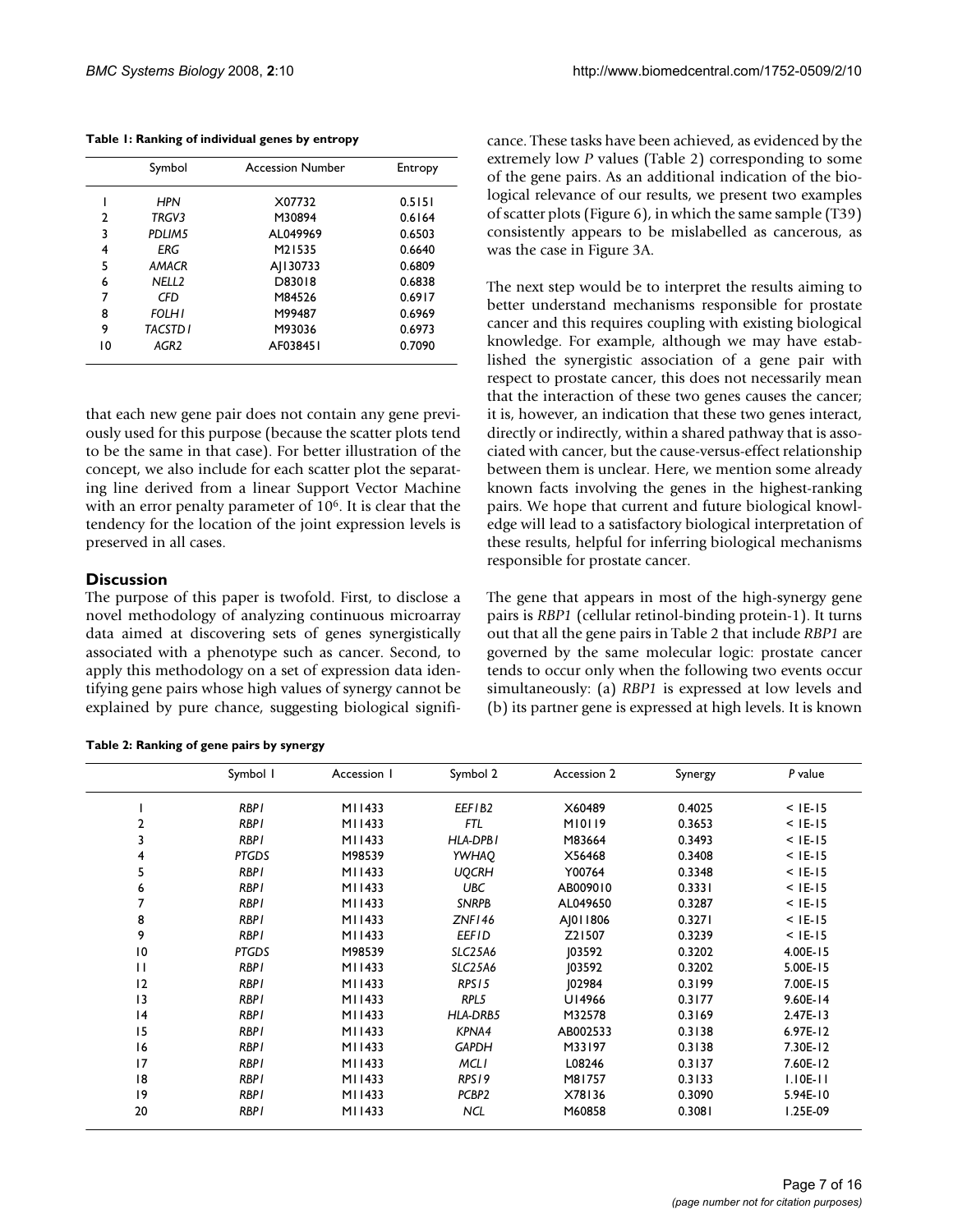Cancer<br>Health



### **Figure 3**

**Highest-synergy pair of genes**. Genes *RBP1* and *EEF1B2* in combination appear to predict prostate cancer in ways that cannot be attributed to the additive individual contributions of the genes (see *P* values in Table 2). (A) Scatter plot for the two genes. Red and green dots represent 52 cancerous and 50 healthy samples, respectively. The red dot indicated by the arrow represents sample T39, which appears to have been mislabelled as cancerous, a possibility also supported by scatter plots involving totally different genes (Figure 6). (B) Dendrogram for the corresponding two-dimensional scatter plot indicating a

that *RBP1* is downregulated in several cancers, and an explanation has been proposed based on the fact that *RBP1* inhibits the PI3K/Akt survival pathway [27], therefore downregulation of *RBP1* promotes derepression of PI3K/Akt signalling and inhibits apoptosis of malignant cells. It has also been found that hypermethylation of *RBP1* is common in several tumors and cancer cell lines [28], which may partly explain its downregulation.

Another central gene with multiple partner genes (Figure 4) is *PTGDS* (prostaglandin D<sub>2</sub> synthase, also known as *L*-*PGDS*). Interestingly, *PTGDS* has also been linked to apoptosis concomitant with downregulation of PI3K [29]. We found that a synergistic gene pair that includes *PTGDS* obeys the same "molecular logic" as *RBP1*, i.e. prostate cancer occurs in the simultaneous low expression of *PTGDS* and high expression of the partner gene.

There are several synergistic "partner genes" for *RBP1* or *PTGDS* some of which (such as *SLC25A6*) serve as partner genes to both (Table 2). The top-ranked gene pair consists of *RBP1* and *EEF1B2* (eukaryotic elongation factor 1-beta, also referred to as *eEF1B*α).

Many of the highest-ranking synergistic partner genes for *RBP1* and *PTGDS* (Table 2) are associated, directly or indirectly, with oxidative stress, including *EEF1B2* [30]; *FTL* [31] (ferritin, light polypeptide); *HLA-DPB1* [32] (major histocompatibility complex, class II, DP beta 1), *YWHAQ* [33] (tyrosine 3-monooxygenase/tryptophan 5-monooxygenase activation protein, theta polypeptide- also known as 14-3-3), *UQCRH* (ubiquinol-cytochrome c reductase hinge protein), known to be involved in oxidative phosphorylation, and *UBC* [34] (UbiquitinC). Furthermore, *SLC25A6* (solute carrier family 25 – mitochondrial carrier; adenine nucleotide translocator – member 6) is also known to be involved in oxidative phosphorylation.

Taken together the above observations are consistent with the previous [17] speculation that these microarray data indicate that prostate cancer is often associated with cellular damage caused by oxidative stress combined with inhibition of the apoptotic mechanisms that are normally triggered by the damage. They are also consistent with other recent results [35] linking prostate cancer with oxidative stress.

Another observation is that many of the genes serving as synergistic partners to *RBP1* (Figure 4) are ribosomal,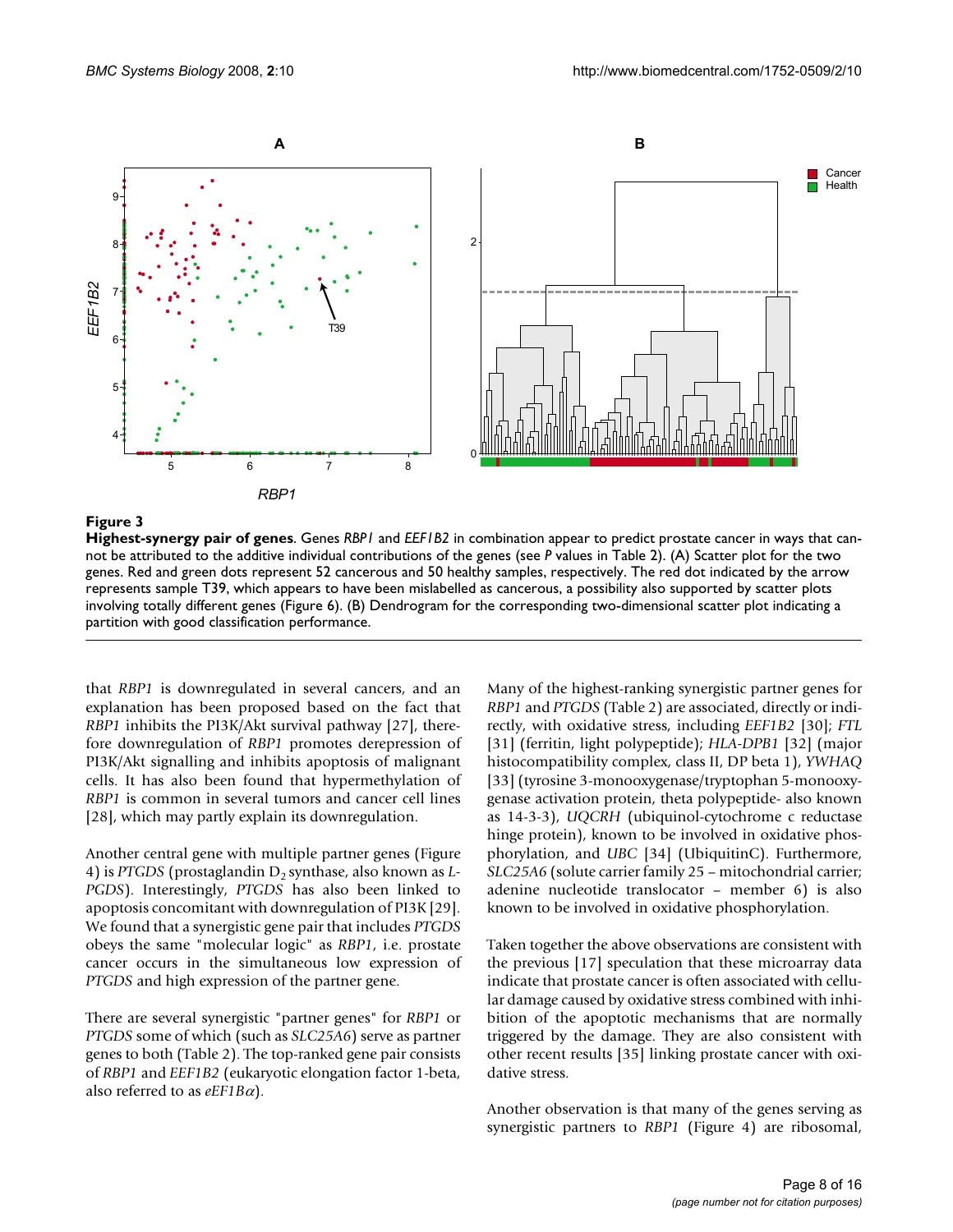

**Synergy network**. The network can be seen as a first effort to depict the "prostate cancer interactome" based on the analyzed expression dataset that included 50 healthy and 52 cancerous samples. Each edge depicts inferred gene-gene interactions associated with prostate cancer. Each node of the graph represents a gene. Gene pairs whose synergy has *P* < 0.05 under permutation B (see text) are indicated by the edges of the graph.

including genes directly encoding for ribosomal proteins as well as translation elongation and initiation factors. The mRNAs of most such genes share a 5'-terminal oligopyrimidine tract (TOP) used for translational control. It has been proposed that oncogenic transformation by Akt involves intervention in translational controls through the mTOR pathway, which activates the kinase S6K and controls the translation of 5'TOP mRNAs [36,37]. The mRNAs of ribosomal genes including elongation and initiation factors are often up-regulated in expression profiles from diverse tumors and clustered together [38]. Furthermore, the variation in expression of these ribos-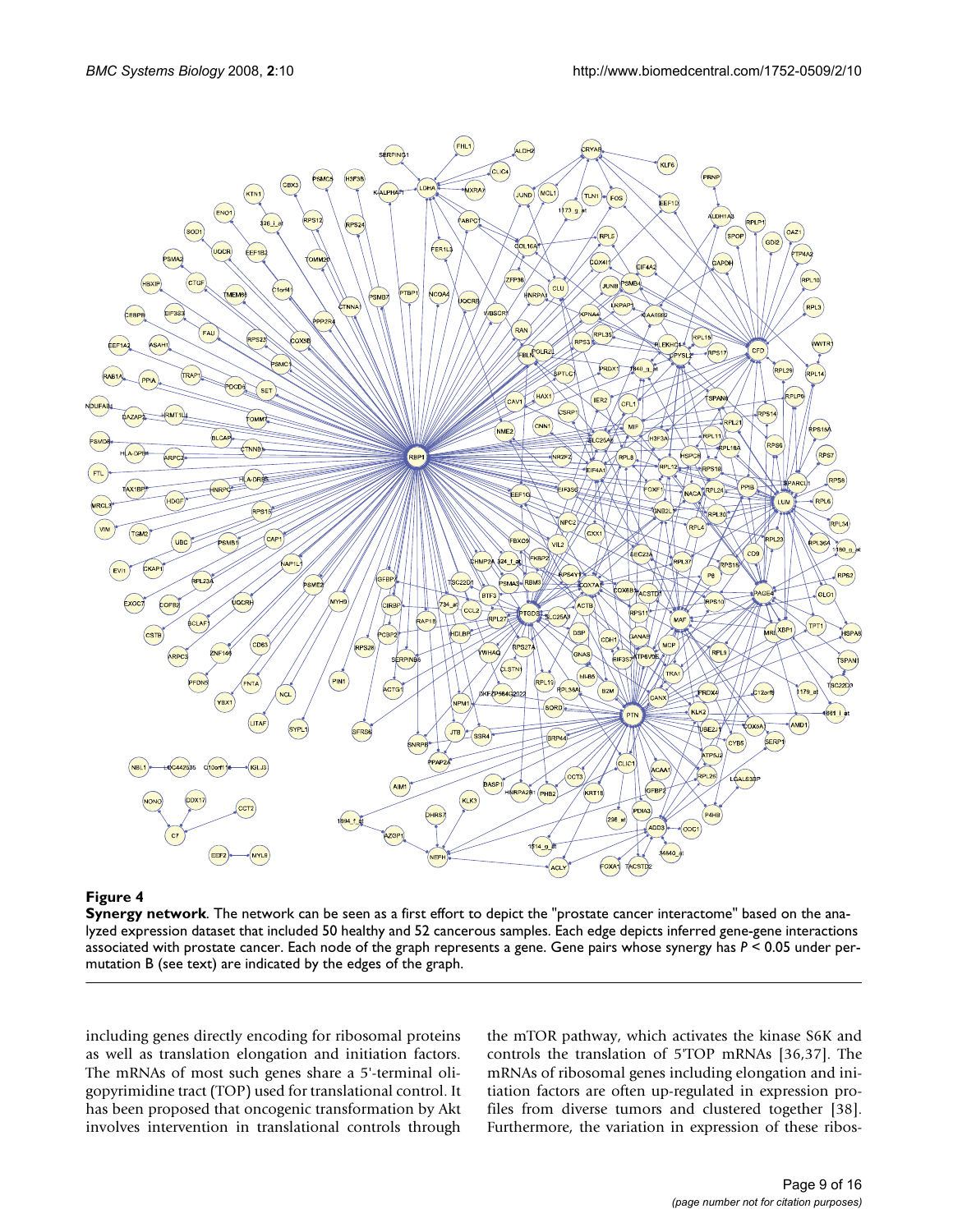

**Scatter plots of top-ranked gene pairs invalidation data set**. On the left is the original data set, and on the right is the validation data set of the top-ranked gene pairs, restricted to those with unique members, in terms of synergy. A separating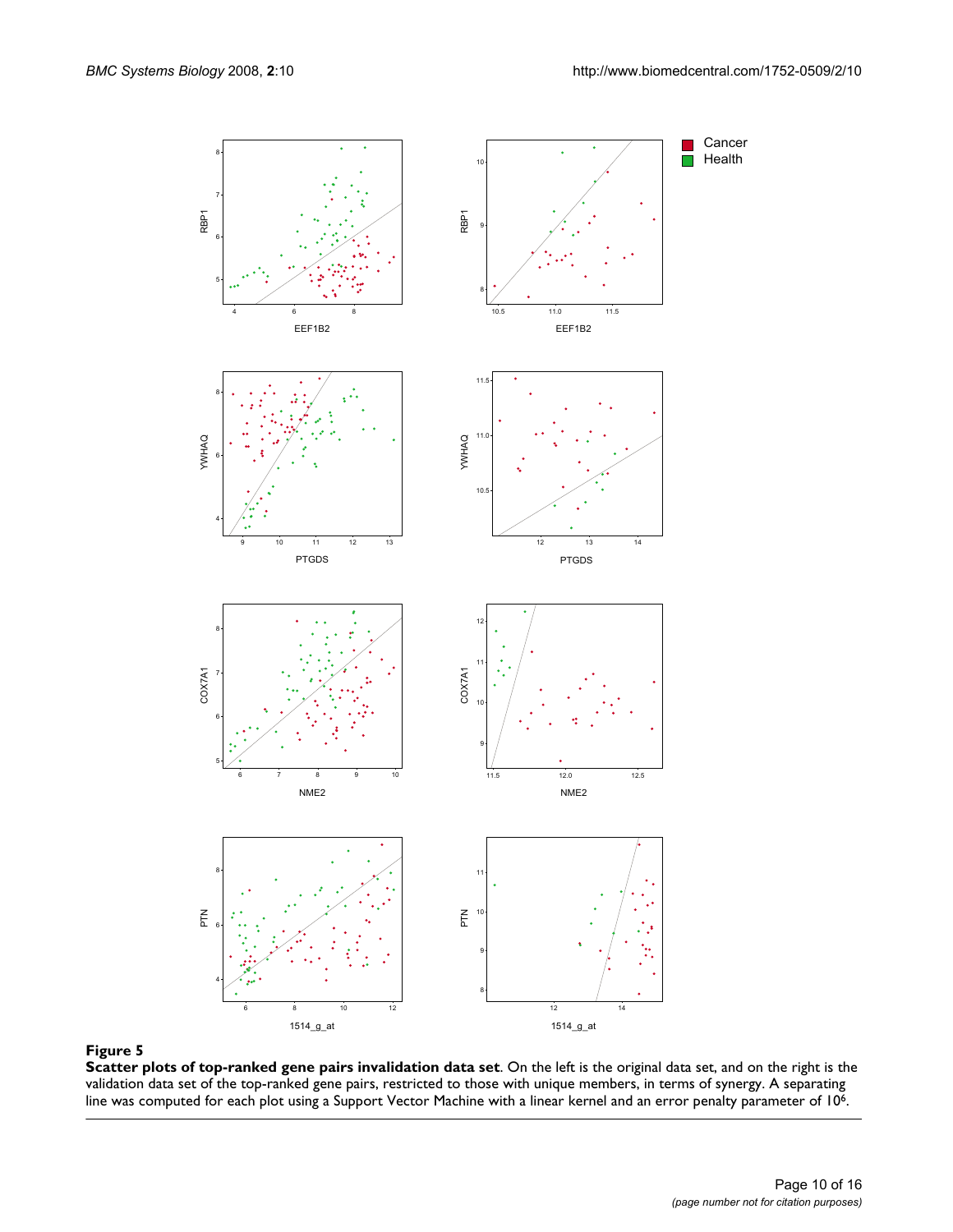

**Illustration of consistency among synergistic pairs**. The same sample (T39) consistently appears mislabelled, as was the case in Figure 3A, as cancerous on multiple scatter plots involving different genes. Shown are two additional examples, out of many, thus supporting the relevance of our results. All shown gene pairs in the scatter plots also appear in the pairwise synergy graph (Figure 4).

omal genes was found significantly correlated with variation in the cell doubling time, supporting the notion that the genes in this cluster were regulated in relation to cell proliferation rate or growth rate [38].

The high synergy between *RBP1* and the ribosomal genes is largely reflected by the fact that there are a number of samples that are healthy despite the fact that *RBP1* is underexpressed. These are the samples for which the ribosomal genes are underexpressed, for example those corresponding to the lowest nine green dots in the *RBP1/ EEF1B2* scatter plot (Figure 3A). We speculate that mRNA underexpression of the cluster of ribosomal genes protects the organism from cancer by inhibiting cell proliferation even if the cell has been damaged, apoptosis is inhibited and the Akt survival pathway is activated as a result of *RBP1* underexpression.

In addition to *RBP1* and *PTGDS*, several other genes appear in central positions in Figure 4, some of which are already known to participate in pathways jointly involving prostate cancer and oxidative stress, such as *PTN* (also known as *HARP*) [39] and *CLU* [40]. Knowledge of their "interacting partner" genes, as provided by the synergy network, can help identify the precise nature of these pathways.

# **Conclusion**

The unique feature and strength of using synergy networks resulting from gene expression analysis is that it focuses on finding genes that are *cooperatively* correlated with disease, rather than just correlated with disease, and therefore it can be helpful for the inference of pathways responsible for disease. Furthermore, identification of gene pairs that are synergistically associated with disease has obvious applications in combinatorial approaches for treatment, as single targets would, but the very definition of synergy, not be sufficient. In this paper we have introduced a methodology estimating synergy directly from continuous expression data for tens of thousands of genes, with sufficiently low computational complexity allowing exhaustive search of all gene pairs (see Methods). Our technique is also extendable to include any types of biomarkers, including alternatively spliced isoforms and protein expression or post-translation modification data, shedding further light on putative responsible pathways.

Synergy networks are *complementary* to, and different from, traditional gene interaction networks. The success of our results cannot be measured by prediction accuracy, because the aim is not classification. Instead, we seek to find gene pairs whose combined information correlates with a phenotype better than the sum of either gene individually. Furthermore, traditional gene interaction algo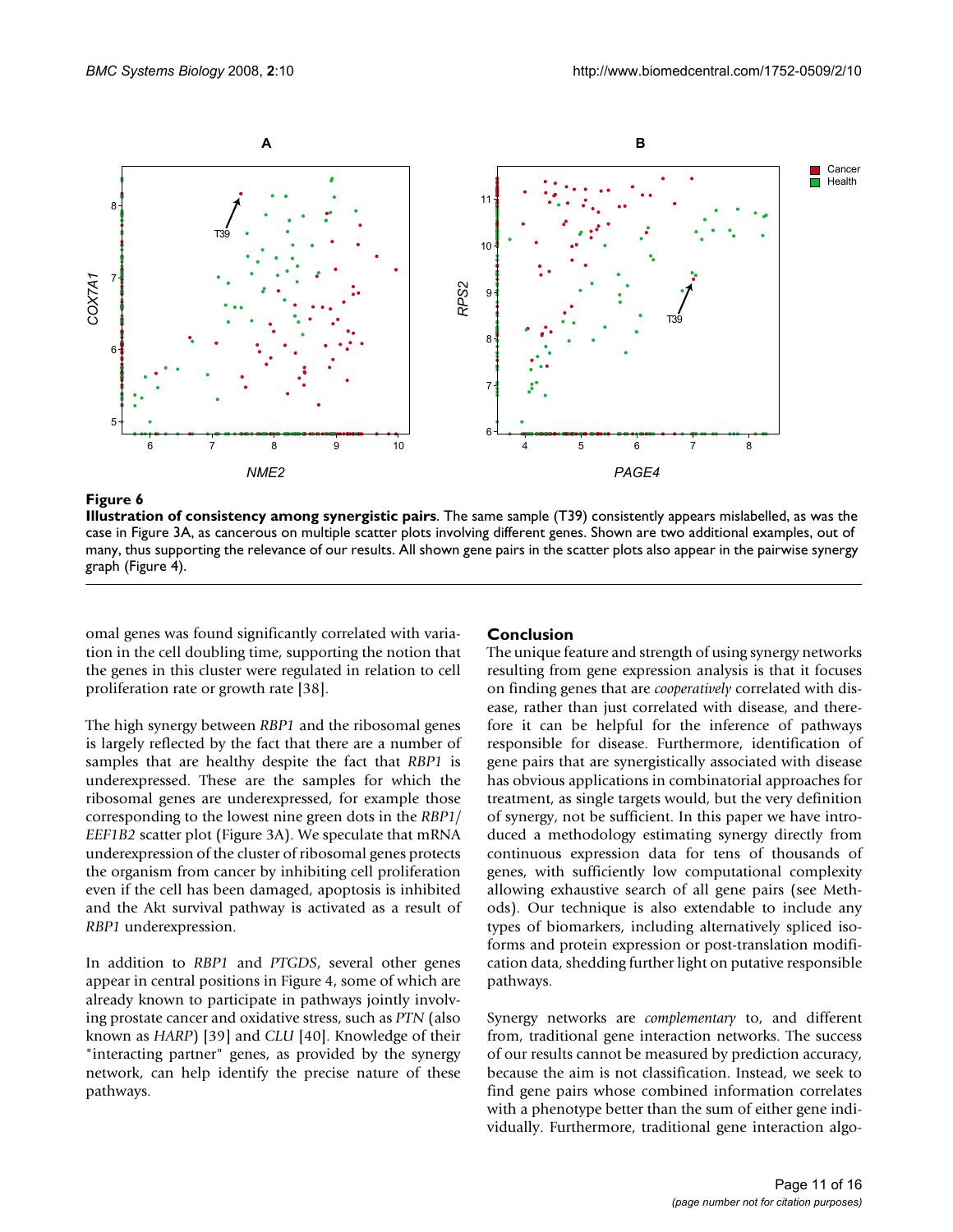rithms operate without any reference to cancer, and they can be useful for identifying interactions involving known oncogenes, which by themselves are unrelated to cancer and our technique would not identify. Each approach provides valuable information that the other cannot provide.

Our proposed methodology requires access to a set of gene expression data that is rich not only for diseased but also for currently rare healthy (control) samples to ensure the statistical significance of the results. Using such rich and balanced datasets, the same methodology can be generalized to discover synergistic triplets of genes using the definition of multivariate synergy [15], which will provide additional and more significant information helpful for pathway inference, as it will suggest that all three genes in the triplet will be members of a shared pathway. Such collection of high-quality standardized gene expression data is not expensive compared with other efforts such as sequencing, and we hope that it becomes incorporated in some of the existing or future cancer initiatives.

#### **Methods**

#### *Entropy of a clustering partition*

Given a cluster of samples, each of which is assigned one of two possible class labels referred to by the symbol *C*, in our case health (*C* = 0) versus a particular cancer (*C* = 1), we define the entropy of the cluster as  $h(Q) = -Q \log_2 Q (1-Q) \log_2(1-Q)$ , where *Q* is the relative frequency of cancerous samples in the cluster. Given a partition of the full set of samples into a number of disjoint clusters, we define the entropy of the partition as the average of the entropies of all clusters, weighted by the relative membership of each cluster. For example, assume that there are totally  $K_0$  healthy samples and  $K_1$  cancerous samples with  $K_0 + K_1 = K$  and that one of the clusters contains  $N_0$  healthy samples and  $N_1$  cancerous samples. It follows that the relative membership of the cluster is  $P = (N_0 + N_1)/K$  and the entropy of the cluster is  $h(Q)$  where  $Q = N_1/(N_0 + N_1)$ . Therefore, the entropy of the partition will be equal to the sum ∑*Ph*(*Q*) over all clusters.

#### *Conditional entropy*

Assume that each choice of *n* genes defines a partition of the samples according to a clustering algorithm applied on the expression levels of these genes in all the samples. Given such a choice of genes with expression levels denoted by the symbols  $G_1$ ,..., $G_n$ , the conditional entropy of the class label *C* is equal to the entropy of the resulting partition, i.e.,  $H(C|G_1,...,G_n) = \sum Ph(Q)$ , and measures the average uncertainty of predicting if a sample is cancerous if we know the cluster in which the sample is located. In the special case that the expression levels  $G_i$  are binary so that each gene is either "off"  $(G_i = 0)$  or "on"  $(G_i = 1)$ , then this methodology becomes identical to evaluating the

same conditional entropy from the probabilistic model resulting from relative frequencies after counting the number of healthy and cancerous samples in each of the 2*<sup>n</sup>*possible expression states [15,17,18].

#### *Mutual information*

The mutual information  $I(G_1,...,G_n; C)$  is a nonnegative quantity measuring the information that the *n* genes provide about cancer and is equal to  $H(C)$  -  $H(C|G_1,...,G_n)$ , where *H*(*C*) is equal to  $h(K_1/K)$ , in our case  $K_1 = 50$  and *K*  $= 102$ , so  $H(C) = 0.9997$ . We further normalized mutual information and conditional entropy by dividing by *H*(*C*) so that in their normalized form  $I^*(G_1,...,G_n; C) = 1$ .  $H^*(C|G_1,...,G_n)$ , so that the maximum normalized possible mutual information in the values of Table 1 is equal to one.

#### *Synergy*

When  $n = 2$ , the synergy  $[15]$ *Syn*( $G_1$ ,  $G_2$ ; *C*) measures the amount of information about cancer that is due to purely cooperative effects between  $G_1$  and  $G_2$  and is equal to  $Sym(G_1, G_2; C) = I(G_1, G_2; C) - [I(G_1; C) + I(G_2; C)]$ , which is also equal to  $H(C|G_1) + H(C|G_2) - H(C|G_1, G_2) - H(C)$ . We further normalized the synergy, as we did for the mutual information, by dividing by *H*(*C*), so that, in its normalized form, the maximum synergy in the values of Table 2 is equal to 1.

#### *Evaluation of conditional entropy*

Given a choice of *n* genes we wish to numerically estimate the corresponding conditional entropy ∑*Ph*(*Q*), to which for simplicity we will refer in this paragraph using the symbol *H*, from the continuous expression levels of these genes. We used the UPGMA clustering algorithm [41] applied on the genes' RMA-normalized joint expression levels. Corresponding dendrograms can be plotted with the root at the top and the leaves in a horizontal line at height 0. Each horizontal line (Figure 3) at distance *D* from the leaves defines a partition into clusters for which a value *H* can be computed. The value of *H* will change discontinuously with *D* as pairs of clusters are merged into single clusters each time the horizontal line crosses the intermediate nodes of the dendrogram by moving higher. This discontinuity is undesirable, particularly because the formula for evaluating synergy involves three independent calculations of mutual information (one for the pair of genes and two for each gene alone) thus occasionally amplifying inaccuracies due to borderline effects at the discontinuity points. Furthermore, evaluating *H* at a specific value of *D* does not account for potentially interesting partitioning detail that may occur within the subclusters below the horizontal line at *D*. To remedy these problems, we used a measure of the conditional entropy that averages *H* by integrating it from 0 up to a cut-off value *D*\* and dividing by *D*\*. The value of *D*\* can be con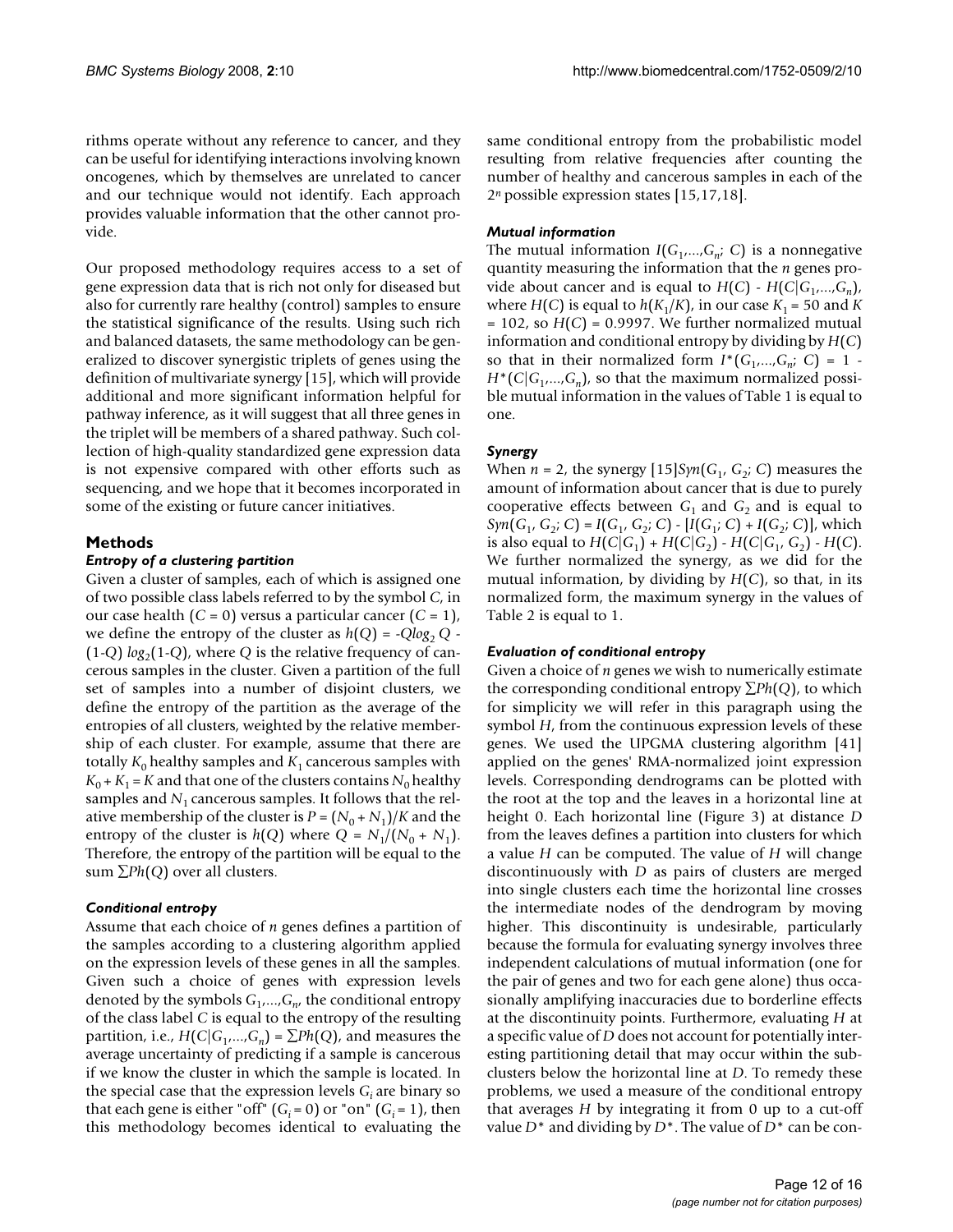sidered to be a "threshold of biological significance," because clusters with inter-cluster distances above *D*\* are not merged. We used a value of *D*\* = 1.5 on the RMA-normalized data (which are already log-normalized). We found that, when using this averaged value of *H* as figure of merit to be minimized over the choices of gene sets, there is not much sensitivity on the choice of *D*\* in terms of the relative comparison of values of entropy or synergy associated with gene sets. For example, comparing the top 100 most synergistic pairs for *D*\* = 1.5 to the top 100 pairs for  $D^* = 1.25$  and  $D^* = 1.75$ , we found that there were 83 pairs in common for  $D^* = 1.5$  and  $D^* = 1.25$ , and 76 pairs in common for  $D^* = 1.5$  and  $D^* = 1.75$ . Furthermore, regardless of the choice of *D*\*, this measure is still backwards compatible with the evaluation of the conditional entropy in binary expression data [15,17,18], in which case *H* is independent of *D*\*, as illustrated in Figures 1D, 1E, 1F. To further estimate the sensitivity to the choice of the parameter, we compared the top 100 pairs with the top 100 pairs for  $D^* = 1.5$  The results for  $D^* = 1.0$ , 1.25, 1.75 and 2.0 were 62%, 83%, 76% and 54%, respectively. Therefore, there is a reasonably wide range of the values of *D*\* yielding consistent results. This sensitivity should not be expected to be very wide, as the biological meaning of the parameter is meant to be the threshold of biological significance, so that each cluster is interpreted as a biological event.

#### *Distance measure*

When calculating the UPGMA dendrograms, we use the Chebyshev distance measure (i.e., the maximum distance in any single dimension), because synergy evaluation requires that entropy values computed over different numbers of dimensions (genes) be included in the same formula. As dimensions are added, Chebyshev distances remain limited by the maximum distance between the expression levels of two genes and therefore we can conveniently use the same value of *D*\* for all dimensions; in contrast Euclidean distances steadily increase as more dimensions are added, making comparisons to different dimensions problematic. From a biological viewpoint, this choice assumes that the "threshold of biological significance" in the joint gene expression space of a synergistic set of genes is the same as the threshold for individual member genes. In other words, if the joint expression of two genes is causing a phenotype exclusively as a result of their synergistic interaction, then it is sufficient for one of them to exceed the threshold of biological significance for the pair of genes to cease causing the phenotype. When using the above-defined numerical measure of conditional entropy and the Chebyshev distance measure, we always found in our results that  $H(C|G_1, G_2) \leq$  $min\{H(C|G_1), H(C|G_2)\}\$ , consistent with informationtheoretic facts [16]. This was not always the case when we

used other distance measures, such as the Euclidean distance.

### *DNA microarray data set and normalization*

Raw probe data (CEL files) for a set [19] of Affymetrix Human Genome U95Av2 microarray assays were obtained from the Broad Institute's website. The set consists of 102 assays: 52 prostate tumor samples and 50 nontumor prostate samples. The microarray chip had probe sets for 12,625 features, which were normalized and summarized using the *Robust Multi-array Average* (RMA) method [42] on perfect match probes only. The implementation of RMA used was from Bioconductor 1.8 using default settings.

# *Statistical analysis of validation experiments*

We implemented two types of permutation on the gene expression matrix, whose rows correspond to the genes and columns correspond to the samples with the first 50 columns containing the healthy samples and the remaining 52 columns containing the cancerous samples: Under "permutation A" the columns are randomly shuffled so that the class labels (health versus cancer) of the samples are permuted. Thus, the expression profiles of the samples become uncorrelated with the class label, while the integrity of the gene interrelationships in individual samples is retained. Under "permutation B" each gene's expression values are independently shuffled twice, once within the healthy samples and once within the cancerous samples, so that the individual genes' association with the class difference is retained (for example oncogenes remain "oncogenes"), but the integrity of the gene interrelationships in individual samples is destroyed. It is not clear which of the two types is preferable for our purposes, since our definition of synergy makes use of both marginal as well as joint correlations; therefore we performed both of them.

Our first aim was to obtain an estimate of the statistical significance of the highest-synergy pair of the actual expression data compared with the highest-synergy pairs resulting from the permutation experiments. For this purpose, we did 100 permutation experiments of each type, saving the corresponding 100 *highest* synergies after doing exhaustive search in each permutation experiment. Using the set of these 100 highest-synergy scores, we obtained the maximum likelihood estimates of the location parameter and the scale parameter of the Gumbel (type-I extreme value) distribution, resulting in a cumulative density function *F*. The Gumbel distribution [43] is the limiting distribution of the maximum of a large number of random observations from the same arbitrary distribution. The *P*value of the maximum synergy  $x_0$  found in the actual data (defined, in this case, as the estimated proba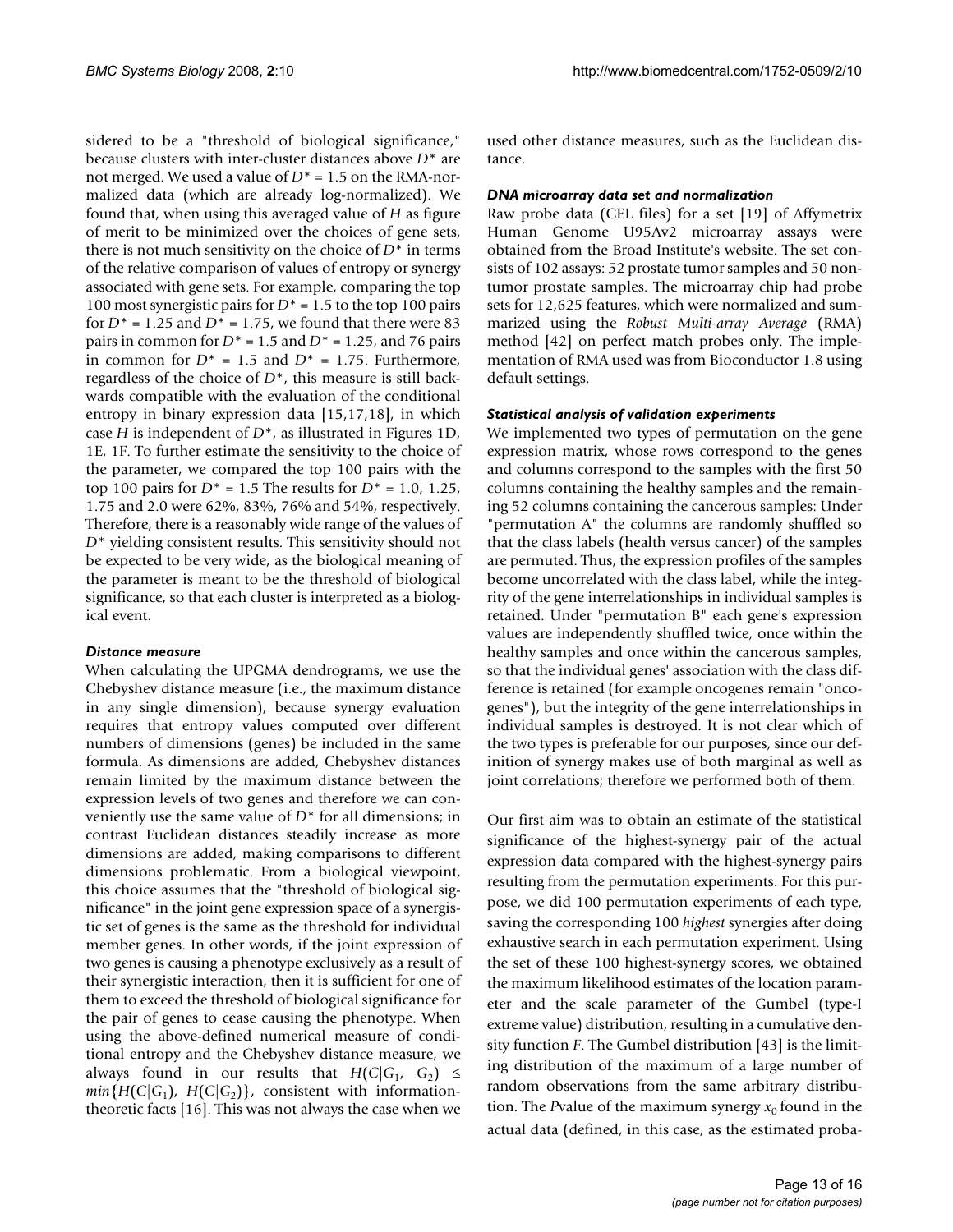B.

bility of obtaining maximum synergy at least as high as  $x_0$ by pure chance when the null model includes the *highest*

synergy values among  $N = \binom{12,625}{2} = \infty 80$  million gene pairs for *each* permutation experiment) was then evaluated as  $1-F(x_0)$ . For our highest-synergy pair (*RBP1* with *EEF1B2*) we found  $P < 10^{-15}$  for both permutations A and  $\begin{pmatrix} 12,625 \\ 2 \end{pmatrix}$ 12,625 2 ,

To examine the effectiveness of estimating the Gumbel distribution using 100 permutations, we ran the following simulation experiment. We used the estimated Gumbel parameters (0.02536117 and 0.2314731) to simulate sets of 100 random numbers. For each set, we estimated the Gumbel distribution parameters based on the random drawn values. The process was then repeated 5,000 times. We compared the cumulative distribution function (CDF) according to the true simulation setup and those according to the sample estimates based on only 100 random values, demonstrating that the tail probability from the estimated distribution was very close to the true value. Specifically, the estimated parameters from 100 values (randomly drawn from the Gumbel distribution) were unbiased and with reasonable precision: The means were 0.02536843 and 0.2314643, while the corresponding "standard errors" were 0.002286060 and 0.002688641. Therefore, 100 simulations are sufficient to estimate the distribution.

Our second aim was to define a cut-off threshold of statistical significance for the gene pairs to be included in the synergy network. In that case, we cannot make use of the Gumbel distribution, because it only applies on the highest values. Furthermore, due to the large number *N* of gene pairs, it is important to adjust for multiple comparisons. A widely used procedure to adjust individual tests' significance controls the false discovery rate (FDR) [44], which is the expected proportion of falsely rejected hypotheses among all rejected.

Using *K* = 108 synergy scores randomly sampled from the permuted data, we computed for each synergy score on a gene pair *Pvalues* adjusted for FDR. Let  $S_i$  be the synergy score of gene pair *i*, and  $S_k^*$  be the synergy score for permuted sampled pair *k* (*k* = 1,...,*K*). For the FDR-adjusted *P* value, we first sorted the synergy scores, so that  $S_1 \ge S_2 \ge ... \ge$  $S_N$ . The raw *P* value was then estimated [45] as

$$
\hat{P}_i = \frac{1}{K} \# \left( S_k^* \ge S_i \right), k = 1, \ldots, K
$$

and the FDR-adjusted *P* value is

$$
\hat{P}_i^{FDR} = \min_{j \ge i} \left( \frac{N}{j} \hat{P}_j \right).
$$

One can then control the FDR at arbitrary level  $\alpha$  by subjecting  $\hat{P}^{FDR}$  to threshold  $\alpha$ . Using  $\alpha$  = 0.05, we found 2,719 significant gene pairs under permutation A and 473 significant gene pairs under permutation B. The synergy graph containing those 473 gene pairs is shown in Figure 4, while the 20 top-ranked gene pairs are listed in Table 2.

# *Implementation and complexity*

We implemented an algorithm that, using exhaustive search, simultaneously computes the UPGMA clustering and the conditional entropy for each individual gene, as well as for each gene pair, from which we evaluated the synergy of each gene pair. We then ranked gene pairs in terms of conditional entropy and synergy. The search space was partitioned and run on a 200-node computing cluster, and the running time of the entire process (processing ~80 million gene pairs) was approximately one hour.

# *Availability*

Software for evaluating entropy and synergy in MATLAB is available in Additional File 3.

# **Authors' contributions**

JW and DA developed the algorithms, performed their computational implementation on all datasets and drafted the manuscript. TZ and XW provided the statistical validation and wrote the corresponding part of the manuscript. All authors read and approved the final manuscript.

# **Additional material**

# **Additional file 1**

*Example with simulated dataset. Comparison between using synergy networks and traditional network inference techniques on a simulated dataset.*

Click here for file

[\[http://www.biomedcentral.com/content/supplementary/1752-](http://www.biomedcentral.com/content/supplementary/1752-0509-2-10-S1.pdf) 0509-2-10-S1.pdf]

# **Additional file 2**

*Synergy values in validation dataset. Results of applying the synergy network algorithm on an independent dataset used for validation.* Click here for file [\[http://www.biomedcentral.com/content/supplementary/1752-](http://www.biomedcentral.com/content/supplementary/1752-0509-2-10-S2.pdf) 0509-2-10-S2.pdf]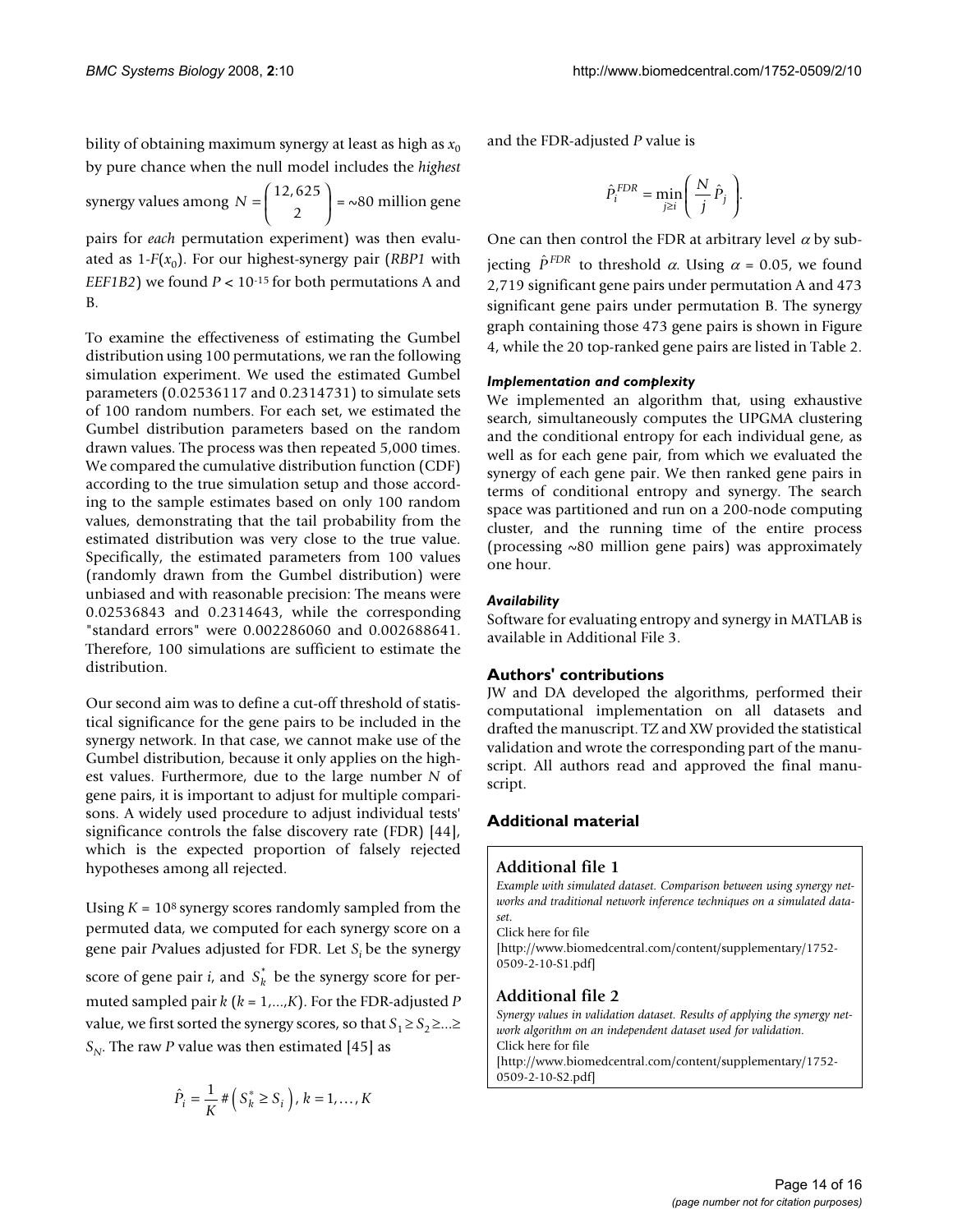#### **Additional file 3**

*Software for evaluating entropy and synergy. MATLAB scripts are provided for evaluating conditional entropy and synergy from gene expression data and a corresponding phenotype indicator.*

Click here for file

[\[http://www.biomedcentral.com/content/supplementary/1752-](http://www.biomedcentral.com/content/supplementary/1752-0509-2-10-S3.pdf) 0509-2-10-S3.pdf]

#### **Acknowledgements**

We thank John Walker and Garret Hampton for providing us with CEL values of the prostate cancer expression data set that we used for validation.

#### **References**

- 1. Bansal M, Belcastro V, Ambesi-Impiombato A, di Bernardo D: **[How](http://www.ncbi.nlm.nih.gov/entrez/query.fcgi?cmd=Retrieve&db=PubMed&dopt=Abstract&list_uids=17299415) [to infer gene networks from expression profiles.](http://www.ncbi.nlm.nih.gov/entrez/query.fcgi?cmd=Retrieve&db=PubMed&dopt=Abstract&list_uids=17299415)** *Mol Syst Biol* 2007, **3:**78.
- 2. Pearl J: *Probabilistic Reasoning in Intelligent Systems: Networks of Plausible Inference* San Francisco, CA: Morgan Kaufmann Publishers; 1988.
- 3. Friedman N: **[Inferring cellular networks using probabilistic](http://www.ncbi.nlm.nih.gov/entrez/query.fcgi?cmd=Retrieve&db=PubMed&dopt=Abstract&list_uids=14764868) [graphical models.](http://www.ncbi.nlm.nih.gov/entrez/query.fcgi?cmd=Retrieve&db=PubMed&dopt=Abstract&list_uids=14764868)** *Science* 2004, **303:**799-805.
- 4. Butte AJ, Kohane IS: **[Mutual information relevance networks:](http://www.ncbi.nlm.nih.gov/entrez/query.fcgi?cmd=Retrieve&db=PubMed&dopt=Abstract&list_uids=10902190) [functional genomic clustering using pairwise entropy meas](http://www.ncbi.nlm.nih.gov/entrez/query.fcgi?cmd=Retrieve&db=PubMed&dopt=Abstract&list_uids=10902190)[urements.](http://www.ncbi.nlm.nih.gov/entrez/query.fcgi?cmd=Retrieve&db=PubMed&dopt=Abstract&list_uids=10902190)** *Pac Symp Biocomput* 2000:418-429.
- 5. Basso K, Margolin AA, Stolovitzky G, Klein U, Dalla-Favera R, Califano A: **[Reverse engineering of regulatory networks in human B](http://www.ncbi.nlm.nih.gov/entrez/query.fcgi?cmd=Retrieve&db=PubMed&dopt=Abstract&list_uids=15778709) [cells.](http://www.ncbi.nlm.nih.gov/entrez/query.fcgi?cmd=Retrieve&db=PubMed&dopt=Abstract&list_uids=15778709)** *Nat Genet* 2005, **37:**382-390.
- Kishino H, Waddell PJ: [Correspondence analysis of genes and](http://www.ncbi.nlm.nih.gov/entrez/query.fcgi?cmd=Retrieve&db=PubMed&dopt=Abstract&list_uids=11700590) **[tissue types and finding genetic links from microarray data.](http://www.ncbi.nlm.nih.gov/entrez/query.fcgi?cmd=Retrieve&db=PubMed&dopt=Abstract&list_uids=11700590)** *Genome Inform Ser Workshop Genome Inform* 2000, **11:**83-95.
- 7. Schafer J, Strimmer K: **[An empirical Bayes approach to inferring](http://www.ncbi.nlm.nih.gov/entrez/query.fcgi?cmd=Retrieve&db=PubMed&dopt=Abstract&list_uids=15479708) [large-scale gene association networks.](http://www.ncbi.nlm.nih.gov/entrez/query.fcgi?cmd=Retrieve&db=PubMed&dopt=Abstract&list_uids=15479708)** *Bioinformatics* 2005, **21:**754-764.
- 8. Gevaert O, De Smet F, Timmerman D, Moreau Y, De Moor B: **[Pre](http://www.ncbi.nlm.nih.gov/entrez/query.fcgi?cmd=Retrieve&db=PubMed&dopt=Abstract&list_uids=16873470)[dicting the prognosis of breast cancer by integrating clinical](http://www.ncbi.nlm.nih.gov/entrez/query.fcgi?cmd=Retrieve&db=PubMed&dopt=Abstract&list_uids=16873470) [and microarray data with Bayesian networks.](http://www.ncbi.nlm.nih.gov/entrez/query.fcgi?cmd=Retrieve&db=PubMed&dopt=Abstract&list_uids=16873470)** *Bioinformatics* 2006, **22:**e184-190.
- 9. Mootha VK, Lindgren CM, Eriksson KF, Subramanian A, Sihag S, Lehar J, Puigserver P, Carlsson E, Ridderstrale M, Laurila E, *et al.*: **[PGC-](http://www.ncbi.nlm.nih.gov/entrez/query.fcgi?cmd=Retrieve&db=PubMed&dopt=Abstract&list_uids=12808457)[1alpha-responsive genes involved in oxidative phosphoryla](http://www.ncbi.nlm.nih.gov/entrez/query.fcgi?cmd=Retrieve&db=PubMed&dopt=Abstract&list_uids=12808457)[tion are coordinately downregulated in human diabetes.](http://www.ncbi.nlm.nih.gov/entrez/query.fcgi?cmd=Retrieve&db=PubMed&dopt=Abstract&list_uids=12808457)** *Nat Genet* 2003, **34:**267-273.
- 10. Segal E, Friedman N, Koller D, Regev A: **[A module map showing](http://www.ncbi.nlm.nih.gov/entrez/query.fcgi?cmd=Retrieve&db=PubMed&dopt=Abstract&list_uids=15448693) [conditional activity of expression modules in cancer.](http://www.ncbi.nlm.nih.gov/entrez/query.fcgi?cmd=Retrieve&db=PubMed&dopt=Abstract&list_uids=15448693)** *Nat Genet* 2004, **36:**1090-1098.
- Rhodes DR, Kalyana-Sundaram S, Mahavisno V, Barrette TR, Ghosh D, Chinnaiyan AM: **[Mining for regulatory programs in the can](http://www.ncbi.nlm.nih.gov/entrez/query.fcgi?cmd=Retrieve&db=PubMed&dopt=Abstract&list_uids=15920519)[cer transcriptome.](http://www.ncbi.nlm.nih.gov/entrez/query.fcgi?cmd=Retrieve&db=PubMed&dopt=Abstract&list_uids=15920519)** *Nat Genet* 2005, **37:**579-583.
- 12. Rhodes DR, Chinnaiyan AM: **[Integrative analysis of the cancer](http://www.ncbi.nlm.nih.gov/entrez/query.fcgi?cmd=Retrieve&db=PubMed&dopt=Abstract&list_uids=15920528) [transcriptome.](http://www.ncbi.nlm.nih.gov/entrez/query.fcgi?cmd=Retrieve&db=PubMed&dopt=Abstract&list_uids=15920528)** *Nat Genet* 2005, **37(Suppl):**S31-37.
- 13. Subramanian A, Tamayo P, Mootha VK, Mukherjee S, Ebert BL, Gillette MA, Paulovich A, Pomeroy SL, Golub TR, Lander ES, Mesirov JP: **[Gene set enrichment analysis: a knowledge-based approach](http://www.ncbi.nlm.nih.gov/entrez/query.fcgi?cmd=Retrieve&db=PubMed&dopt=Abstract&list_uids=16199517) [for interpreting genome-wide expression profiles.](http://www.ncbi.nlm.nih.gov/entrez/query.fcgi?cmd=Retrieve&db=PubMed&dopt=Abstract&list_uids=16199517)** *Proc Natl Acad Sci USA* 2005, **102:**15545-15550.
- 14. Tomlins SA, Mehra R, Rhodes DR, Cao X, Wang L, Dhanasekaran SM, Kalyana-Sundaram S, Wei JT, Rubin MA, Pienta KJ, *et al.*: **[Integrative](http://www.ncbi.nlm.nih.gov/entrez/query.fcgi?cmd=Retrieve&db=PubMed&dopt=Abstract&list_uids=17173048) [molecular concept modeling of prostate cancer progression.](http://www.ncbi.nlm.nih.gov/entrez/query.fcgi?cmd=Retrieve&db=PubMed&dopt=Abstract&list_uids=17173048)** *Nat Genet* 2007, **39:**41-51.
- 15. Anastassiou D: **[Computational analysis of the synergy among](http://www.ncbi.nlm.nih.gov/entrez/query.fcgi?cmd=Retrieve&db=PubMed&dopt=Abstract&list_uids=17299419) [multiple interacting genes.](http://www.ncbi.nlm.nih.gov/entrez/query.fcgi?cmd=Retrieve&db=PubMed&dopt=Abstract&list_uids=17299419)** *Mol Syst Biol* 2007, **3:**83.
- 16. Cover TM, Thomas JA: *Elements of information theory* 2nd edition. Hoboken, N.J.: Wiley-Interscience; 2006.
- 17. Varadan V, Anastassiou D: **[Inference of disease-related molecu](http://www.ncbi.nlm.nih.gov/entrez/query.fcgi?cmd=Retrieve&db=PubMed&dopt=Abstract&list_uids=16789819)[lar logic from systems-based microarray analysis.](http://www.ncbi.nlm.nih.gov/entrez/query.fcgi?cmd=Retrieve&db=PubMed&dopt=Abstract&list_uids=16789819)** *PLoS Comput Biol* 2006, **2:**e68.
- 18. Varadan V, Miller DM 3rd, Anastassiou D: **[Computational infer](http://www.ncbi.nlm.nih.gov/entrez/query.fcgi?cmd=Retrieve&db=PubMed&dopt=Abstract&list_uids=16873513)[ence of the molecular logic for synaptic connectivity in C.](http://www.ncbi.nlm.nih.gov/entrez/query.fcgi?cmd=Retrieve&db=PubMed&dopt=Abstract&list_uids=16873513) [elegans.](http://www.ncbi.nlm.nih.gov/entrez/query.fcgi?cmd=Retrieve&db=PubMed&dopt=Abstract&list_uids=16873513)** *Bioinformatics* 2006, **22:**e497-506.
- 19. Singh D, Febbo PG, Ross K, Jackson DG, Manola J, Ladd C, Tamayo P, Renshaw AA, D'Amico AV, Richie JP, *et al.*: **[Gene expression cor](http://www.ncbi.nlm.nih.gov/entrez/query.fcgi?cmd=Retrieve&db=PubMed&dopt=Abstract&list_uids=12086878)[relates of clinical prostate cancer behavior.](http://www.ncbi.nlm.nih.gov/entrez/query.fcgi?cmd=Retrieve&db=PubMed&dopt=Abstract&list_uids=12086878)** *Cancer Cell* 2002, **1:**203-209.
- 20. Magee JA, Araki T, Patil S, Ehrig T, True L, Humphrey PA, Catalona WJ, Watson MA, Milbrandt J: **[Expression profiling reveals hepsin](http://www.ncbi.nlm.nih.gov/entrez/query.fcgi?cmd=Retrieve&db=PubMed&dopt=Abstract&list_uids=11479199)**<br>**overexpression** in prostate cancer. *Cancer Res* 2001.  $overexpression$  in prostate cancer. **61:**5692-5696.
- 21. Rostad K, Mannelqvist M, Halvorsen OJ, Oyan AM, Bo TH, Stordrange L, Olsen S, Haukaas SA, Lin B, Hood L, *et al.*: **[ERG upreg](http://www.ncbi.nlm.nih.gov/entrez/query.fcgi?cmd=Retrieve&db=PubMed&dopt=Abstract&list_uids=17143509)[ulation and related ETS transcription factors in prostate](http://www.ncbi.nlm.nih.gov/entrez/query.fcgi?cmd=Retrieve&db=PubMed&dopt=Abstract&list_uids=17143509) [cancer.](http://www.ncbi.nlm.nih.gov/entrez/query.fcgi?cmd=Retrieve&db=PubMed&dopt=Abstract&list_uids=17143509)** *Int J Oncol* 2007, **30:**19-32.
- 22. Rubin MA, Zhou M, Dhanasekaran SM, Varambally S, Barrette TR, Sanda MG, Pienta KJ, Ghosh D, Chinnaiyan AM: **[alpha-Methylacyl](http://www.ncbi.nlm.nih.gov/entrez/query.fcgi?cmd=Retrieve&db=PubMed&dopt=Abstract&list_uids=11926890) [coenzyme A racemase as a tissue biomarker for prostate](http://www.ncbi.nlm.nih.gov/entrez/query.fcgi?cmd=Retrieve&db=PubMed&dopt=Abstract&list_uids=11926890) [cancer.](http://www.ncbi.nlm.nih.gov/entrez/query.fcgi?cmd=Retrieve&db=PubMed&dopt=Abstract&list_uids=11926890)** *Jama* 2002, **287:**1662-1670.
- 23. Pinto JT, Suffoletto BP, Berzin TM, Qiao CH, Lin S, Tong WP, May F, Mukherjee B, Heston WD: **[Prostate-specific membrane anti](http://www.ncbi.nlm.nih.gov/entrez/query.fcgi?cmd=Retrieve&db=PubMed&dopt=Abstract&list_uids=9816319)[gen: a novel folate hydrolase in human prostatic carcinoma](http://www.ncbi.nlm.nih.gov/entrez/query.fcgi?cmd=Retrieve&db=PubMed&dopt=Abstract&list_uids=9816319) [cells.](http://www.ncbi.nlm.nih.gov/entrez/query.fcgi?cmd=Retrieve&db=PubMed&dopt=Abstract&list_uids=9816319)** *Clin Cancer Res* 1996, **2:**1445-1451.
- 24. Went P, Vasei M, Bubendorf L, Terracciano L, Tornillo L, Riede U, Kononen J, Simon R, Sauter G, Baeuerle PA: **[Frequent high-level](http://www.ncbi.nlm.nih.gov/entrez/query.fcgi?cmd=Retrieve&db=PubMed&dopt=Abstract&list_uids=16404366) [expression of the immunotherapeutic target Ep-CAM in](http://www.ncbi.nlm.nih.gov/entrez/query.fcgi?cmd=Retrieve&db=PubMed&dopt=Abstract&list_uids=16404366) [colon, stomach, prostate and lung cancers.](http://www.ncbi.nlm.nih.gov/entrez/query.fcgi?cmd=Retrieve&db=PubMed&dopt=Abstract&list_uids=16404366)** *Br J Cancer* 2006, **94:**128-135.
- 25. Zhang JS, Gong A, Cheville JC, Smith DI, Young CY: **[AGR2, an](http://www.ncbi.nlm.nih.gov/entrez/query.fcgi?cmd=Retrieve&db=PubMed&dopt=Abstract&list_uids=15834940) [androgen-inducible secretory protein overexpressed in pros](http://www.ncbi.nlm.nih.gov/entrez/query.fcgi?cmd=Retrieve&db=PubMed&dopt=Abstract&list_uids=15834940)[tate cancer.](http://www.ncbi.nlm.nih.gov/entrez/query.fcgi?cmd=Retrieve&db=PubMed&dopt=Abstract&list_uids=15834940)** *Genes Chromosomes Cancer* 2005, **43:**249-259.
- 26. Welsh JB, Sapinoso LM, Su AI, Kern SG, Wang-Rodriguez J, Moskaluk CA, Frierson HF Jr, Hampton GM: **[Analysis of gene expression](http://www.ncbi.nlm.nih.gov/entrez/query.fcgi?cmd=Retrieve&db=PubMed&dopt=Abstract&list_uids=11507037) [identifies candidate markers and pharmacological targets in](http://www.ncbi.nlm.nih.gov/entrez/query.fcgi?cmd=Retrieve&db=PubMed&dopt=Abstract&list_uids=11507037) [prostate cancer.](http://www.ncbi.nlm.nih.gov/entrez/query.fcgi?cmd=Retrieve&db=PubMed&dopt=Abstract&list_uids=11507037)** *Cancer Res* 2001, **61:**5974-5978.
- 27. Farias EF, Marzan C, Mira-y-Lopez R: **[Cellular retinol-binding pro](http://www.ncbi.nlm.nih.gov/entrez/query.fcgi?cmd=Retrieve&db=PubMed&dopt=Abstract&list_uids=15608670)tein-I inhibits PI3K/Akt signaling through a retinoic acid [receptor-dependent mechanism that regulates p85–p110](http://www.ncbi.nlm.nih.gov/entrez/query.fcgi?cmd=Retrieve&db=PubMed&dopt=Abstract&list_uids=15608670) [heterodimerization.](http://www.ncbi.nlm.nih.gov/entrez/query.fcgi?cmd=Retrieve&db=PubMed&dopt=Abstract&list_uids=15608670)** *Oncogene* 2005, **24:**1598-1606.
- 28. Esteller M, Guo M, Moreno V, Peinado MA, Capella G, Galm O, Baylin SB, Herman JG: **[Hypermethylation-associated Inactivation of](http://www.ncbi.nlm.nih.gov/entrez/query.fcgi?cmd=Retrieve&db=PubMed&dopt=Abstract&list_uids=12384555) [the Cellular Retinol-Binding-Protein 1 Gene in Human Can](http://www.ncbi.nlm.nih.gov/entrez/query.fcgi?cmd=Retrieve&db=PubMed&dopt=Abstract&list_uids=12384555)[cer.](http://www.ncbi.nlm.nih.gov/entrez/query.fcgi?cmd=Retrieve&db=PubMed&dopt=Abstract&list_uids=12384555)** *Cancer Res* 2002, **62:**5902-5905.
- 29. Ragolia L, Palaia T, Paric E, Maesaka JK: **[Elevated L-PGDS activity](http://www.ncbi.nlm.nih.gov/entrez/query.fcgi?cmd=Retrieve&db=PubMed&dopt=Abstract&list_uids=12388064) [contributes to PMA-induced apoptosis concomitant with](http://www.ncbi.nlm.nih.gov/entrez/query.fcgi?cmd=Retrieve&db=PubMed&dopt=Abstract&list_uids=12388064) [downregulation of PI3-K.](http://www.ncbi.nlm.nih.gov/entrez/query.fcgi?cmd=Retrieve&db=PubMed&dopt=Abstract&list_uids=12388064)** *Am J Physiol Cell Physiol* 2003, **284:**C119-126.
- 30. Olarewaju O, Ortiz PA, Chowdhury WQ, Chatterjee I, Kinzy TG: **[The Translation Elongation Factor eEF1B plays a role in the](http://www.ncbi.nlm.nih.gov/entrez/query.fcgi?cmd=Retrieve&db=PubMed&dopt=Abstract&list_uids=17179749) [oxidative stress response pathway.](http://www.ncbi.nlm.nih.gov/entrez/query.fcgi?cmd=Retrieve&db=PubMed&dopt=Abstract&list_uids=17179749)** *RNA Biol* 2004, **1:**89-94.
- 31. Orino K, Lehman L, Tsuji Y, Ayaki H, Torti SV, Torti FM: **[Ferritin](http://www.ncbi.nlm.nih.gov/entrez/query.fcgi?cmd=Retrieve&db=PubMed&dopt=Abstract&list_uids=11415455) [and the response to oxidative stress.](http://www.ncbi.nlm.nih.gov/entrez/query.fcgi?cmd=Retrieve&db=PubMed&dopt=Abstract&list_uids=11415455)** *Biochem J* 2001, **357:**241-247.
- 32. Grimm M, Spiecker M, De Caterina R, Shin WS, Liao JK: **[Inhibition](http://www.ncbi.nlm.nih.gov/entrez/query.fcgi?cmd=Retrieve&db=PubMed&dopt=Abstract&list_uids=12006557) [of major histocompatibility complex class II gene transcrip](http://www.ncbi.nlm.nih.gov/entrez/query.fcgi?cmd=Retrieve&db=PubMed&dopt=Abstract&list_uids=12006557)[tion by nitric oxide and antioxidants.](http://www.ncbi.nlm.nih.gov/entrez/query.fcgi?cmd=Retrieve&db=PubMed&dopt=Abstract&list_uids=12006557)** *J Biol Chem* 2002, **277:**26460-26467.
- 33. Pendergast AM: **[Stress and death: breaking up the c-Abl/14-3-](http://www.ncbi.nlm.nih.gov/entrez/query.fcgi?cmd=Retrieve&db=PubMed&dopt=Abstract&list_uids=15738971) [3 complex in apoptosis.](http://www.ncbi.nlm.nih.gov/entrez/query.fcgi?cmd=Retrieve&db=PubMed&dopt=Abstract&list_uids=15738971)** *Nat Cell Biol* 2005, **7:**213-214.
- 34. Fernandes R, Ramalho J, Pereira P: **[Oxidative stress upregulates](http://www.ncbi.nlm.nih.gov/entrez/query.fcgi?cmd=Retrieve&db=PubMed&dopt=Abstract&list_uids=17167411) [ubiquitin proteasome pathway in retinal endothelial cells.](http://www.ncbi.nlm.nih.gov/entrez/query.fcgi?cmd=Retrieve&db=PubMed&dopt=Abstract&list_uids=17167411)** *Mol Vis* 2006, **12:**1526-1535.
- 35. Ouyang X, DeWeese TL, Nelson WG, Abate-Shen C: **[Loss-of-func](http://www.ncbi.nlm.nih.gov/entrez/query.fcgi?cmd=Retrieve&db=PubMed&dopt=Abstract&list_uids=16061659)[tion of Nkx3.1 promotes increased oxidative damage in](http://www.ncbi.nlm.nih.gov/entrez/query.fcgi?cmd=Retrieve&db=PubMed&dopt=Abstract&list_uids=16061659) [prostate carcinogenesis.](http://www.ncbi.nlm.nih.gov/entrez/query.fcgi?cmd=Retrieve&db=PubMed&dopt=Abstract&list_uids=16061659)** *Cancer Res* 2005, **65:**6773-6779.
- 36. Aoki M, Blazek E, Vogt PK: **[A role of the kinase mTOR in cellular](http://www.ncbi.nlm.nih.gov/entrez/query.fcgi?cmd=Retrieve&db=PubMed&dopt=Abstract&list_uids=11134523) [transformation induced by the oncoproteins P3k and Akt.](http://www.ncbi.nlm.nih.gov/entrez/query.fcgi?cmd=Retrieve&db=PubMed&dopt=Abstract&list_uids=11134523)** *Proc Natl Acad Sci USA* 2001, **98:**136-141.
- 37. Wendel HG, De Stanchina E, Fridman JS, Malina A, Ray S, Kogan S, Cordon-Cardo C, Pelletier J, Lowe SW: **[Survival signalling by Akt](http://www.ncbi.nlm.nih.gov/entrez/query.fcgi?cmd=Retrieve&db=PubMed&dopt=Abstract&list_uids=15029198) [and eIF4E in oncogenesis and cancer therapy.](http://www.ncbi.nlm.nih.gov/entrez/query.fcgi?cmd=Retrieve&db=PubMed&dopt=Abstract&list_uids=15029198)** *Nature* 2004, **428:**332-337.
- 38. Ross DT, Scherf U, Eisen MB, Perou CM, Rees C, Spellman P, Iyer V, Jeffrey SS, Van de Rijn M, Waltham M, *et al.*: **[Systematic variation](http://www.ncbi.nlm.nih.gov/entrez/query.fcgi?cmd=Retrieve&db=PubMed&dopt=Abstract&list_uids=10700174) [in gene expression patterns in human cancer cell lines.](http://www.ncbi.nlm.nih.gov/entrez/query.fcgi?cmd=Retrieve&db=PubMed&dopt=Abstract&list_uids=10700174)** *Nat Genet* 2000, **24:**227-235.
- 39. Polytarchou C, Hatziapostolou M, Papadimitriou E: **[Hydrogen per](http://www.ncbi.nlm.nih.gov/entrez/query.fcgi?cmd=Retrieve&db=PubMed&dopt=Abstract&list_uids=16199533)[oxide stimulates proliferation and migration of human pros](http://www.ncbi.nlm.nih.gov/entrez/query.fcgi?cmd=Retrieve&db=PubMed&dopt=Abstract&list_uids=16199533)[tate cancer cells through activation of activator protein-1](http://www.ncbi.nlm.nih.gov/entrez/query.fcgi?cmd=Retrieve&db=PubMed&dopt=Abstract&list_uids=16199533)**